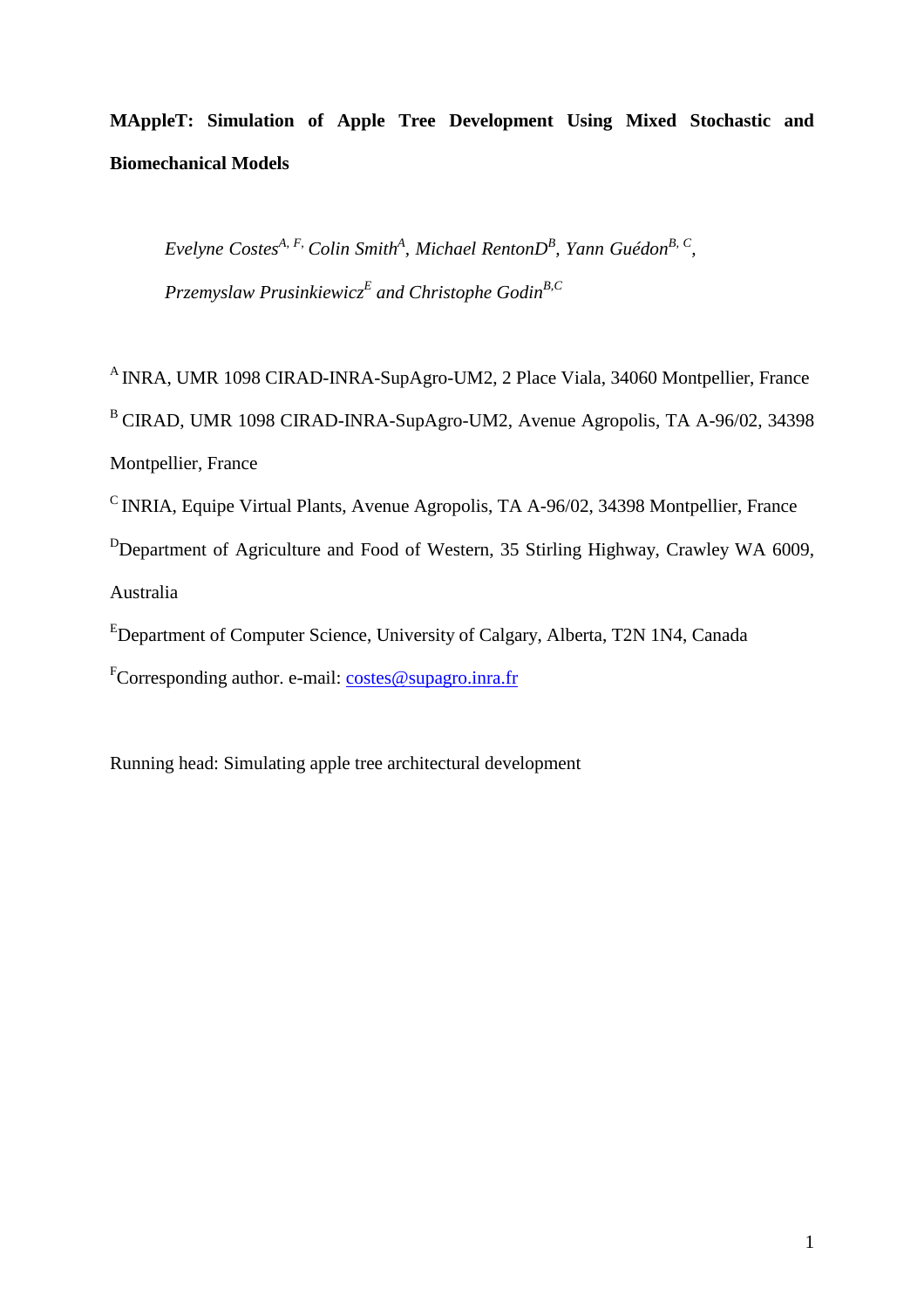#### *Abstract*

Construction of architectural databases over years is time consuming and cannot easily capture the event dynamics, especially when both tree topology and geometry are considered. The present project aimed to bring together models of topology and geometry in a single simulation such that the architecture of an apple tree may emerge from process interactions. This integration was performed using L-systems. A mixed approach was developed based on stochastic models to simulate plant topology and mechanistic model for the geometry. The succession of growth units (GUs) along axes and their branching structure were jointly modeled by a hierarchical hidden Markov model. A biomechanical model, derived from previous studies, was used to calculate stem form at the metamer scale, taking into account the intra-year dynamics of primary, secondary and fruit growth. Outputs consist of 3D mockups geometric models representing the progression of tree form over time. To asses these models, a sensitivity analysis was performed and descriptors were compared between simulated and digitized trees, including the total number of GUs in the entire tree, descriptors of shoot geometry (basal diameter, length), and descriptors of axis geometry (inclination, curvature). In conclusion, in spite of some limitations MAppleT constitutes a useful tool for simulating development of apple trees in interaction with gravity.

*Keywords:* Functional-Structural Plant Model, Tree simulation, Biomechanics, Markov model, *Malus x domestica* Borkh.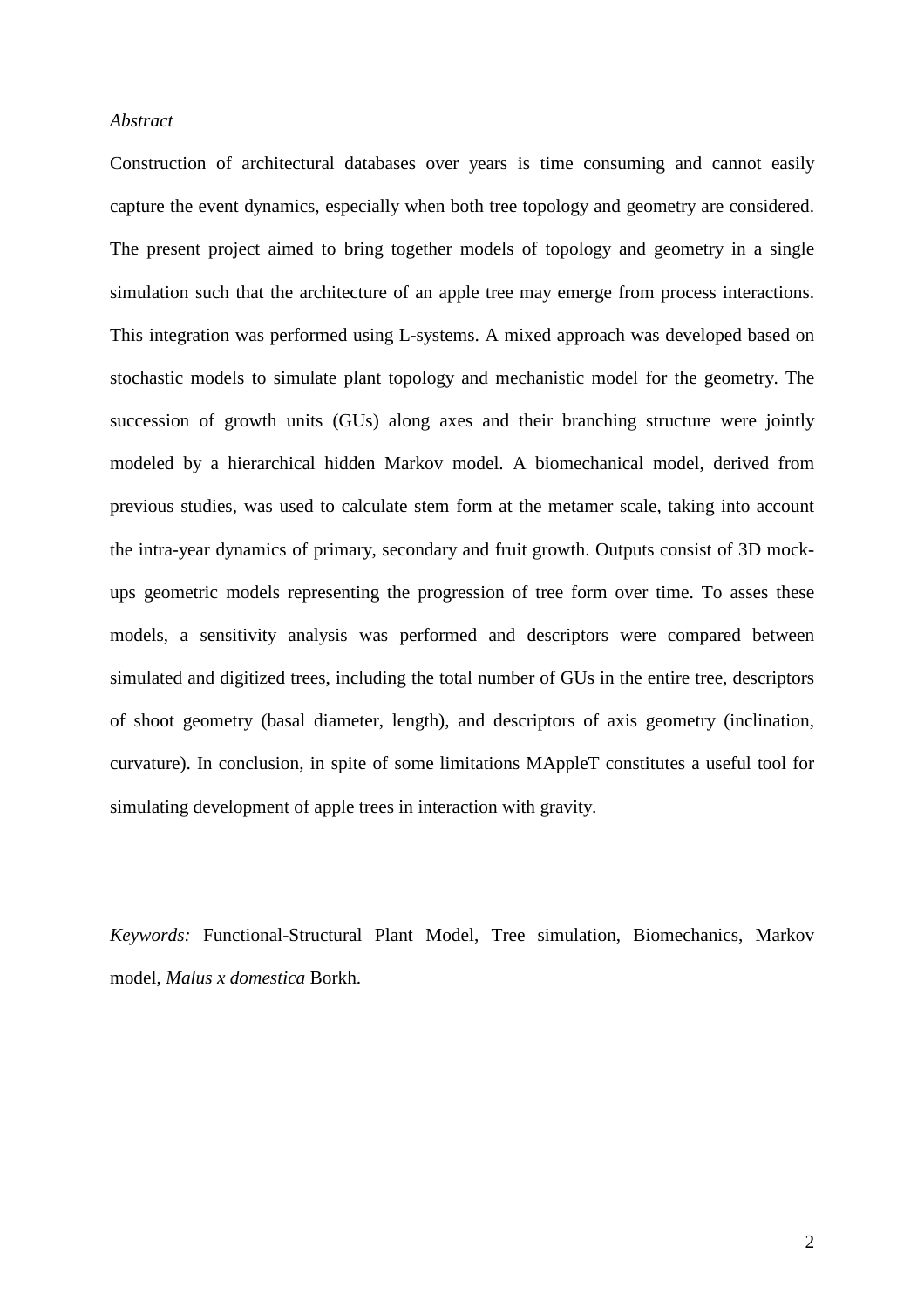# **Introduction**

In the last twenty years, the introduction of architectural studies in horticulture has led to a better understanding of fruit tree development and to improvements of tree management at the orchard level (Lauri 2002; Costes *et al.* 2006). In particular, tree architecture plays a key role in 3D foliage distribution and consequently in light interception and carbon acquisition, which in turn strongly affect the reproductive growth of fruit trees. During tree ontogeny, tree architecture is progressively built up, reflecting a complex interplay between the topology of tree entities (which in turn results from the growth and branching processes) and their geometry, including both the shapes and 3D positions of these entities (Godin 2000). Specific methodologies have been proposed to capture tree topology (Hanan and Room 1997; Godin and Caraglio 1998) and geometry (Sinoquet *et al.* 1997), and to combine both description (Godin *et al.* 1999). Based on these methodologies, a number of databases have been built for several cultivars of apple tree, and models have been developed for analysing growth and branching processes along the trunks (Costes and Guédon 2002), the branches (Lauri *et al.*  1997), and over tree ontogeny (Costes *et al.* 2003; Durand *et al.* 2005; Renton *et al.* 2006). In parallel, the question of stem form change over years has been addressed by the development of biomechanical models (Fournier *et al.* 1991a and 1991b; Jirasek et al. 2000, Ancelin *et al.*  2004, Taylor-Hell 2005). Fournier and collaborators clarified the application of mechanical principles to the calculation of the deformation of a growing stem. These works underlined the importance of the relative dynamics of stem loading and rigidification. An extension of this model to the bending of fruit tree branches has been applied to the apricot tree and required to take into account the intra-year dynamics of growth, loading and rigidification (Alméras *et al.* 2002).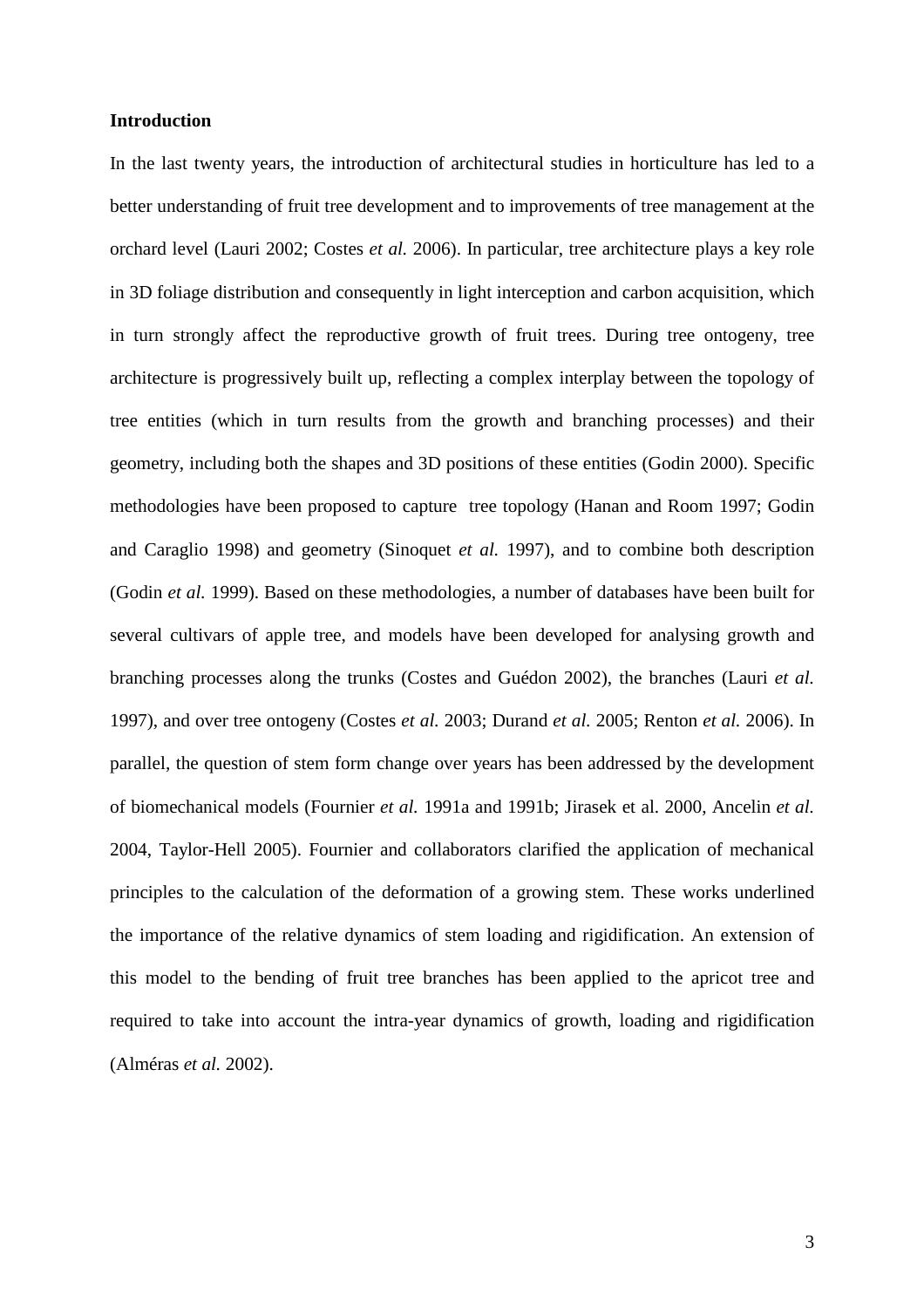As the construction of architectural databases over years is time consuming and cannot easily capture the dynamics of events, especially when both topology and geometry are considered, we developed a complementary strategy which aims at integrating the acquired knowledge into simulations of a developing tree architecture. Our project was to bring together the models of topology and geometry development in a single simulation such that the architecture of an apple tree may emerge from these models interacting over time. This integration was accomplished using an L-system simulation model, MAppleT, which is presented in this paper.

In previous studies, L-systems (Lindenmayer 1968; Prusinkiewicz and Lindenmayer 1990) have been widely used to simulate various aspects of plant development (Prusinkiewicz 1998). In many applications, local re-writing rules apply to apical meristems to model meristem production at the metamer scale (as defined by White 1979). In these simulations, mechanistic models of plant function specified at various levels of abstraction have been applied to simulate various plants. For instance, the allocation and transport of carbon has been considered in peach (Allen *et al.* 2006, Lopez et al. 2008); the relationship between plant structure, fruiting patterns and environment, and the effect of defoliation on plant structure have been addressed in cotton (Hanan and Hearn 2002, Thornby *et al.* 2003); and the impact of light has been considered in various coniferous and deciduous trees (Mech and Prusinkiewicz 1996; Renton *et al.* 2005a and 2005b) and in clover (Gautier *et al.* 2000). In the present study, we developed a mixed approach based on stochastic models for representing plant topology and mechanistic model for the geometry. The modeling of branch bending critically depends on the distribution of masses along the branch (.e.g. fruits, and long or short shoots). As current mechanistic models do not represent axillary distribution with sufficient precision, we used stochastic models (Guédon *et al.* 2001; Guédon 2003) to simulate axillary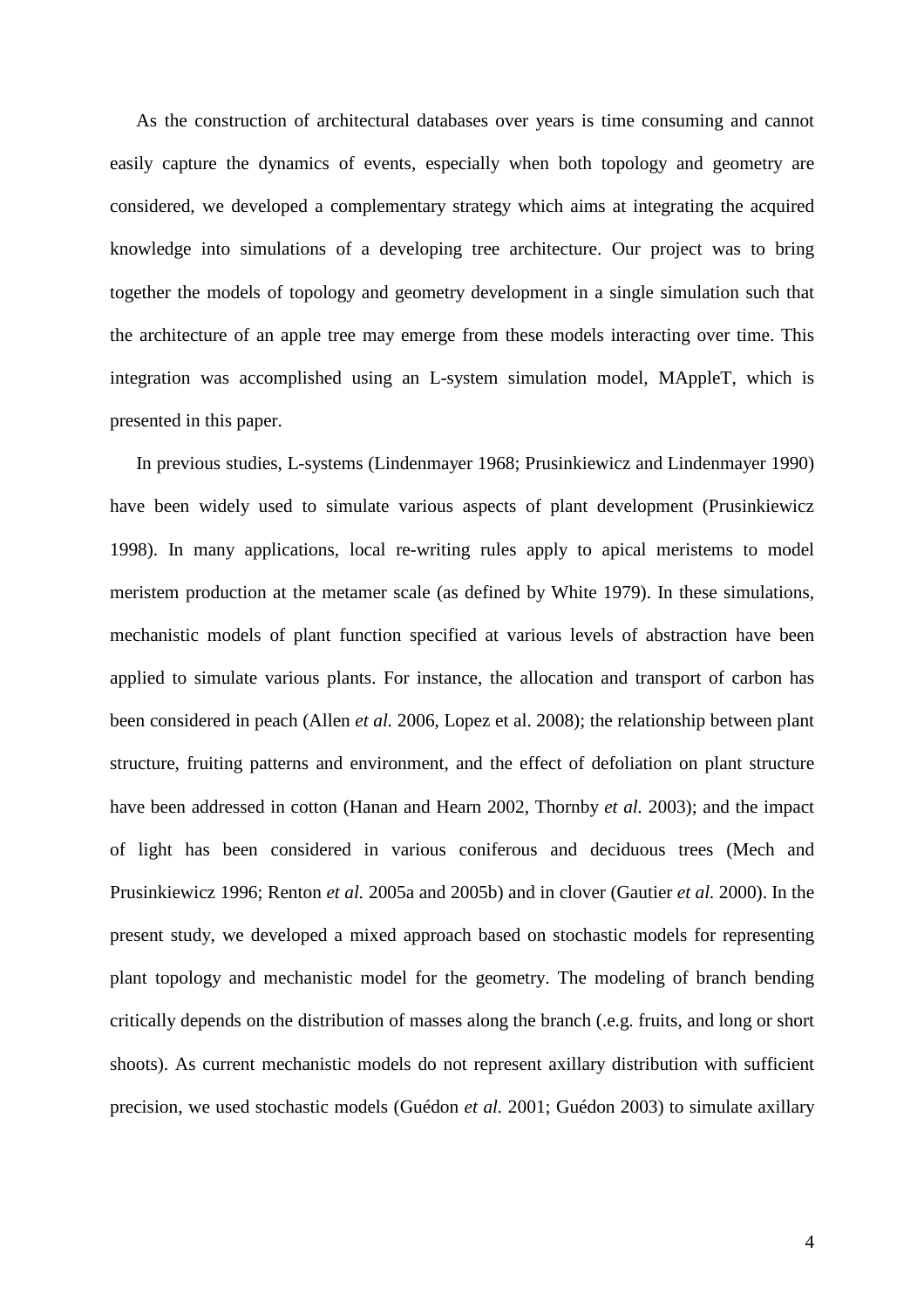and terminal bud fate at the growth unit<sup>1</sup> scale (GU). This scale makes it possible to account for tree development in consecutive years, and for phenomena which have a particular importance to fruit trees, such as the annual regularity (or alternation) of fruit production and the distribution of fruit within the tree structure. Regarding stem form, calculations were performed at the metamer scale, taking into account the intra-year dynamics of primary, secondary and fruit growth. The bio-mechanical model used in MAppleT is derived from the work of Jirasek *et al.* (2000) and Taylor-Hell (2005), and from the work of Alméras (2001) and Alméras *et al.* (2002 and 2004). Both these works are based in turn on Fournier's (1991a, 1991b) metaphor of bending beams applied to woody stems.

In MAppleT, tree architecture is determined by two types of information: the tree topology (i.e., the connections between plant entities, such as the sequence of GUs and the placement of the organs) and the temporal coordination of developmental events, the latter including both morphogenesis and organ growth. From this information, the tree geometry is determined by computing the biomechanics of the tree. Our goal has been to lay out the foundations for a fruit tree simulation program that would make it possible to examine virtual scenarios of horticultural practices, considering genetic variation of architectural traits. Given the high complexity of possible model outputs, our goal was to initiate a validation approach by defining a number of tree descriptors and comparing them between simulated and digitised trees. This paper presents (i) the datasets that were used in the modeling approach, (ii) the elementary models that were integrated in MAppleT simulations, and (iii) the results of simulations, which were obtained in both graphical and numerical form.

 $\overline{a}$ 

 $1$  A growth unit is defined as a succession of metamers built during a same growing period, i.e. between two resting period of the meristem; a growth unit is limited by scars indicating the growth slowing down or stop (Hallé and Martin, 1968)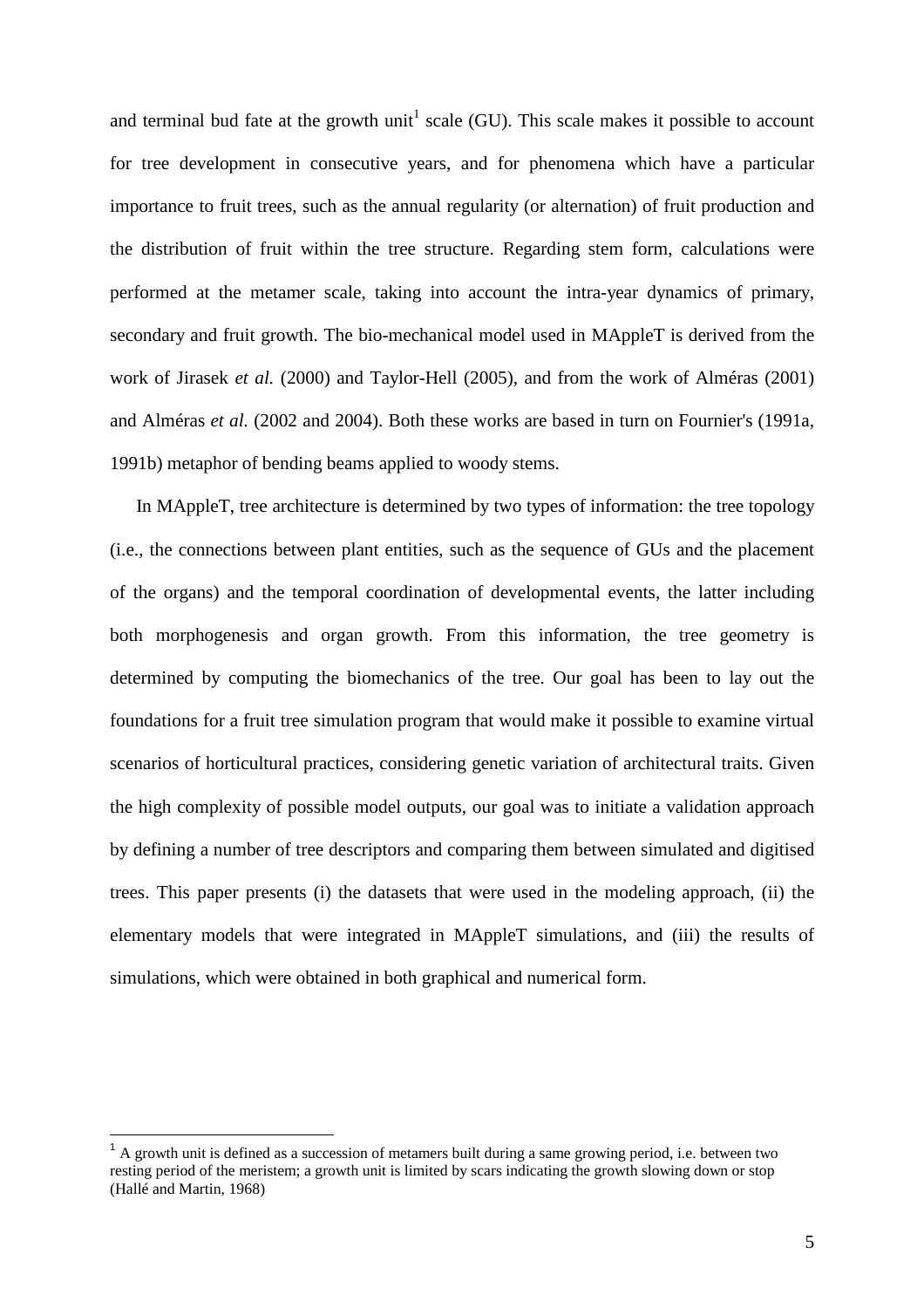### **MAppleT: an Integrated Simulation Model**

# *Plant material*

Our main database consisted of data for two apple trees of cultivar Fuji, the topology and geometry of which were entirely described over six years (Costes *et al.* 2003; Durand *et al.*  2005). The method used to describe tree topology was detailed by Godin *et al.* (1999) and Costes *et al.* (2003). In brief, each tree was described using three scales of organisation corresponding to axes, growth units, and metamers. Two types of links between plant components were considered: succession and branching. Three axis types (long, medium and short) were distinguished, depending on their composition in term of GUs. These GUs were divided into four categories. (i) Long GUs were more than 20 cm long and had 22 metamers on average. They included both preformed and neoformed elongated internodes. (ii) Medium GUs were more than 5 cm but less than 20 cm long. These GUs consisted of 8 metamers on average, which were typically preformed and had elongated internodes. (iii) Short GUs were less than 5 cm long, and consisted of non-elongated, preformed organs. (iv) Floral GUs or "bourses" resulted from floral differentiation of the apical meristem. The number of metamers was counted on the long and medium GUs only.

In this database, the tree geometry was obtained by digitising the woody axes in autumn. The trees were described three times, in their fourth, fifth and sixth year of growth. Spatial coordinates and diameters were measured at the metamer scale, each five nodes along the long and medium GUs, and at the top of short axes. Spatial coordinates were collected using 3D FastTrack (Polhemus Inc.) digitizer and 3A software (Adam *et al.* 1999). Using this database, which combined both topological and geometrical observations, 3D reconstructions of the trees were obtained with V-Plants software<sup>2</sup> (formely AMAPmod), in order to compare them with simulated outputs of geometrical models

<sup>&</sup>lt;sup>2</sup> http://www-sop.inria.fr/virtualplants/wiki/doku.php?id=software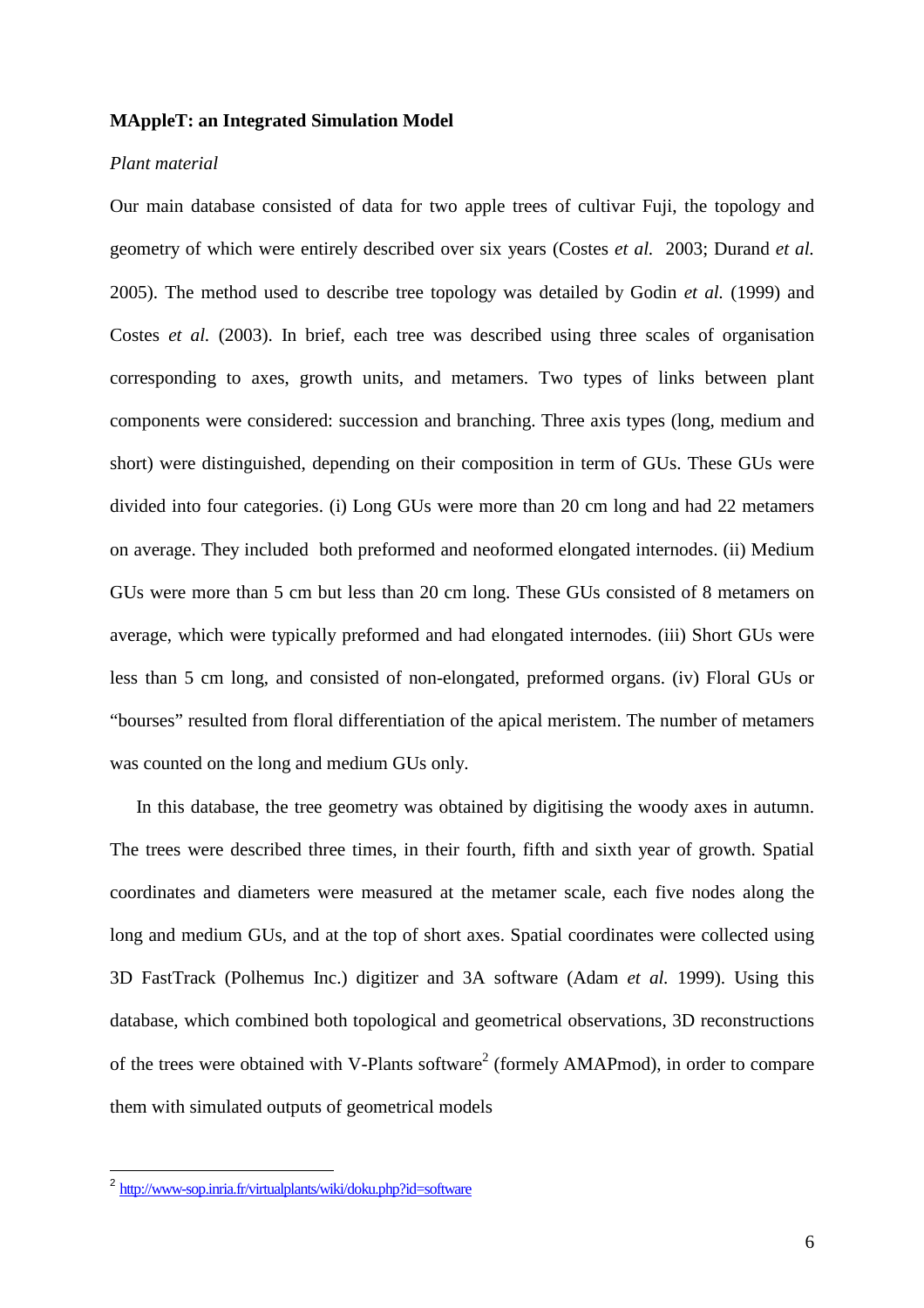Additional data from other experimental design, collected mainly on Fuji cultivar, were used in complement, especially for the plastochron value, dynamics of diameter growth, and the wood properties of axes. References to these data are indicated in the text.

#### *Model for tree topology*

In MAppleT, the topology of the trees was simulated using stochastic models. The succession of GUs along axes and the branching structure of GUs were jointly modelled by a two-scale stochastic process that was inspired by the hierarchical hidden Markov model proposed by Fine *et al.* (1998). At the macroscopic GU scale, the succession of GUs along axes is modelled by a four-state Markov chain. The four "macro-states" are long, medium, short and flowering GU (Fig. 1). This Markov chain is indexed by the GU rank along axes and is defined by two subsets of parameters:

- Initial probabilities to model which is the first GU occurring in the axis (the set of initial probabilities constitutes the initial distribution):  $\pi_y = P(GU_1 = y)$  with

$$
\sum_{y} \pi_{y} = 1,
$$

- Transition probabilities to model the succession of GUs along axes (the set of probabilities corresponding to the transitions leaving a given macro-state constitutes the transition distribution of this macro-state) ):  $p_{xy} = P(GU_x = y \mid GU_{x-1} = x)$  with

$$
\sum_{y} p_{xy} = 1,
$$

At the microscopic metamer scale, branching structures of long and medium GUs are modelled by hidden semi-Markov chains (HSMCs) that are indexed by the node rank along GUs. A HSMC is defined by four subsets of parameters:

- Initial probabilities, to model which branching zone is the first one in a GU (of type

y): 
$$
a_{yj} = P(S_1 = j | GU_n = y)
$$
 with  $\sum_j a_{yj} = 1$ ,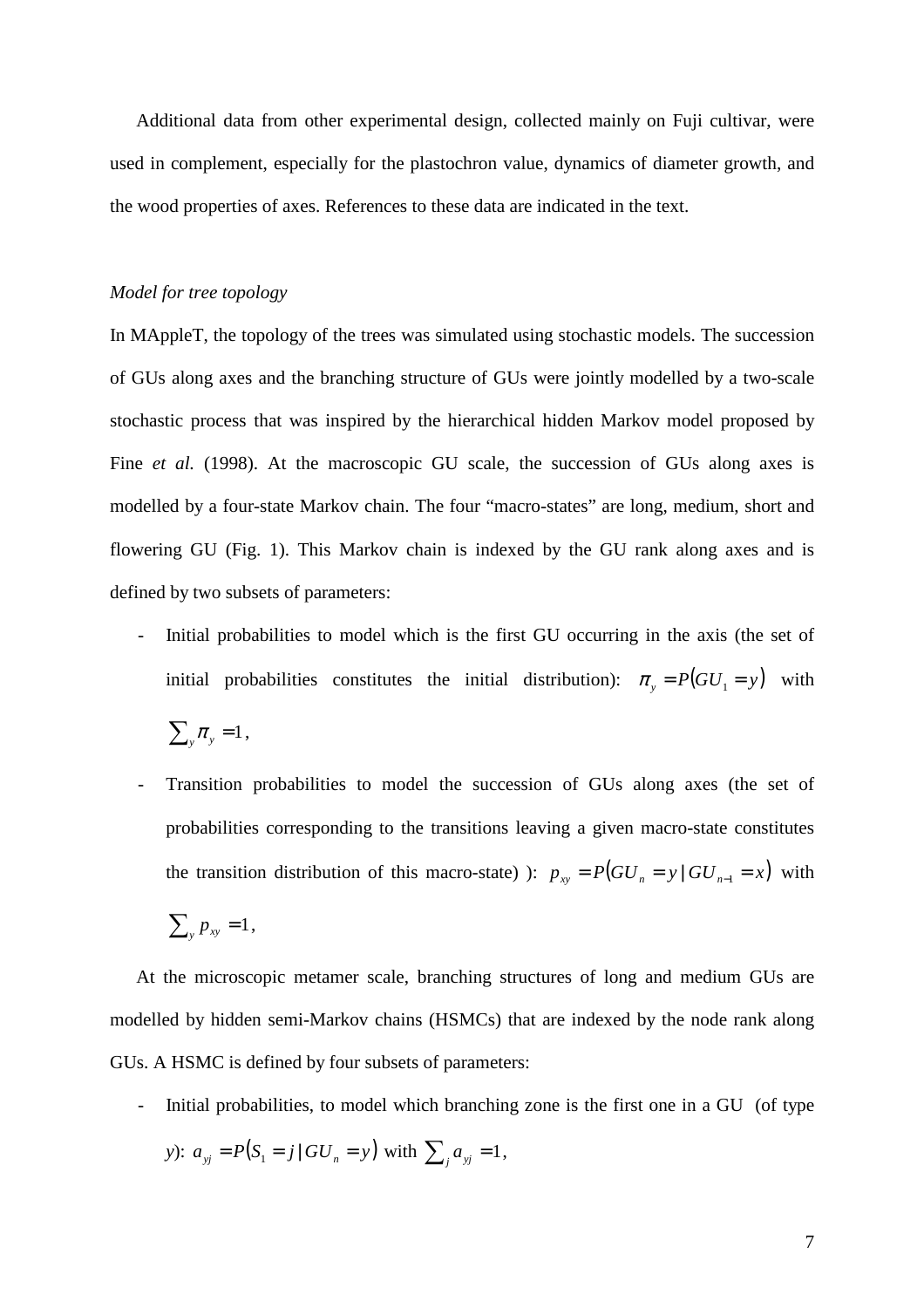- Transition probabilities, to model the succession of branching zones along a GU:  $q_{ij} = P(S_i = j | S_i \neq i, S_{i-1} = i)$  with  $\sum_{j \neq i} q_{ij} = 1$ ,
- Occupancy distributions to model the lengths of branching zones in number of metamers:  $d_j(u) = P(S_{t+u+1} \neq j, S_{t+u-v} = j, v = 0,...,u-2 | S_{t+1} = j, S_t \neq j)$   $u = 1, 2,...,$
- Observation distributions, to model the branching type composition of branching zones:  $b_{jy} = P(GU_1 = y | S_t = j)$  with  $\sum_{y} b_{jy} = 1$ .

During simulation, the transitions between scales ( $a_{yi}$  and  $b_{j}$ ) and within scales ( $p_{xy}$  and  $q_{ij}$ ) are managed through a precise scheduling scheme that is the main specificity of this hierarchical model with reference to standard hidden Markov models. When entering a long or medium GU macro-state, the associated HSMC is activated first (Fig. 1). The initial state is selected according to the initial distribution of the HSMC, and this corresponds to a betweenscale transition  $a_{yi}$ . The succession of branching zones along the GU is then modelled at the metamer scale using the within-scale transitions of the HSMC. The HSMC simulation determines the type of axillary GU at metamer level. This process ends with an artificial final state from which the control returns to the macro-state that has activated the HSMC. This corresponds to another between-scale transition. The type of next GU is then chosen according to the within-scale transition distribution of the current macro-state. For a given GU, its successor and axillary GUs are simulated in parallel, thus generating a growing tree structure. These GUs develop according to a calendar that defines the dates at which the different processes occur (see below). The beginning of the simulation of a new axillary GU in a given macro-state also corresponds to a between-scale transition  $b_{i\nu}$ . One may notice that, in this approach, the GU length, measured in the number of metamers, is not simulated on the basis of a known *a priori* distribution, but is directly the sum of the lengths of the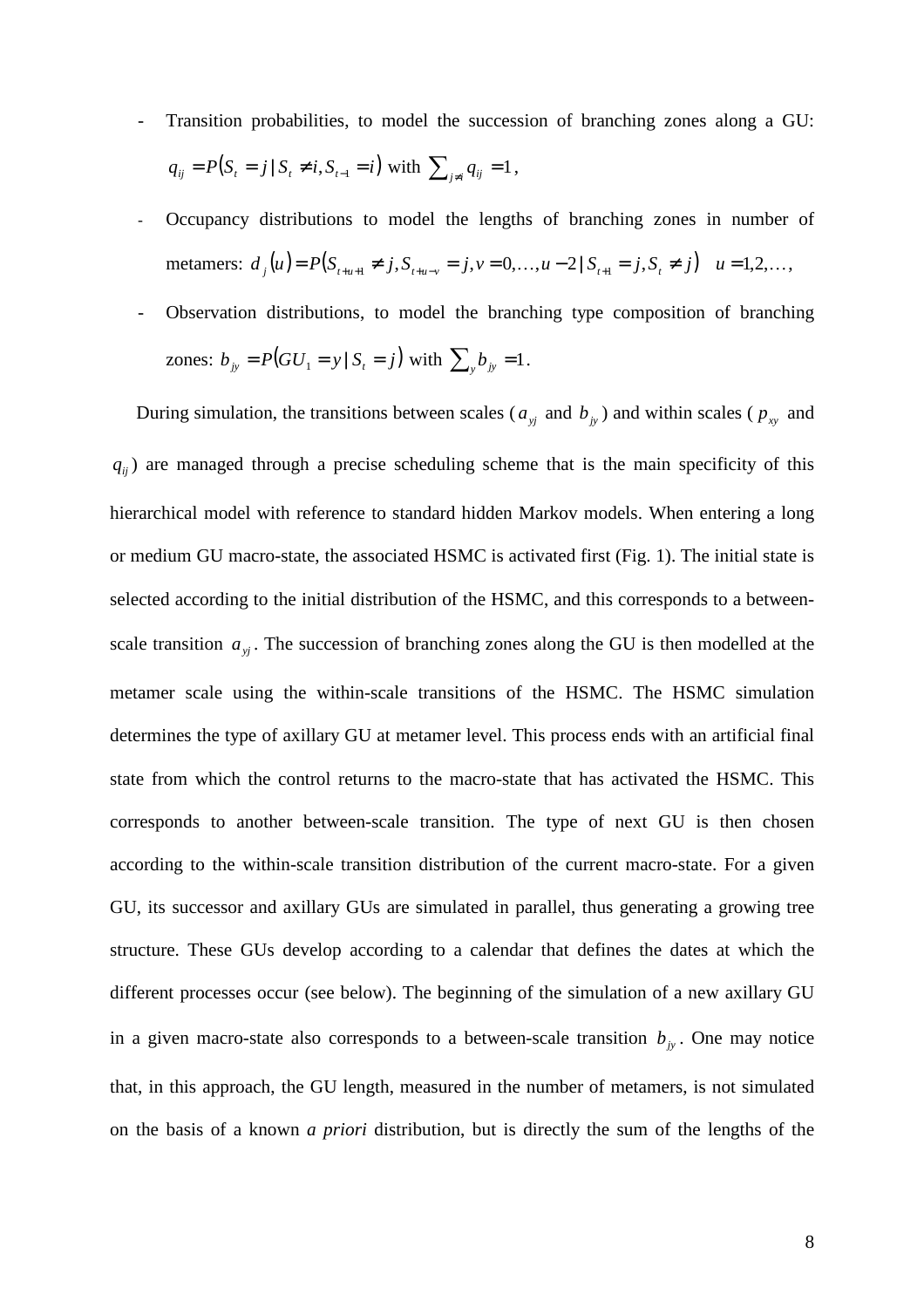branching zones (simulated according to the corresponding state occupancy distributions of the HSMC).

In MAppleT, we assume that the simulation begins in the first year of growth with a trunk in the long GU macro-state. In the following years, if the first GU of the year is vegetative, we assume that it does not give rise to another GU in the same year. This means that polycyclism, i.e. the capability to develop several vegetative GU in the same growing season was not taken into account in our study, consistent with the reduced polyclism in Fuji (Costes *et al.* 1995). In contrast, if the first GU developed in a given year is floral, it may give rise in the same year to a vegetative GU, which in this case develops immediately (Crabbé and Escobedo-Alvarez 1991).

## *Estimation of Markov chain parameters*

From the database described above, sequences of GUs were extracted along all axes, including the trunks, to estimate the parameters of the macro-state model. After a flowering occurrence, the new axis arising from sympodial branching was considered as the continuation of the previous axis. When two axes arose from the same floral GU, the distal one was chosen as the continuation. Sequences of GUs were then modelled by a first-order Markov chain. Since it has been demonstrated that transitions between GUs change with tree ageing due to tree ontogeny (Durand *et al.* 2005), the transition probability matrices between GU types were estimated annually, from the second to the sixth year of growth (Table 1). When long GUs were considered, no or few transitions toward short GU or meristem death took place in any year, while the most frequent transitions were toward another long or a floral GU. When medium GUs were considered, the most frequent successor in all years was a floral GU. A small number of medium GUs was followed by another medium GU, while an even small number was followed by a long GU. Direct transitions toward a short GU or death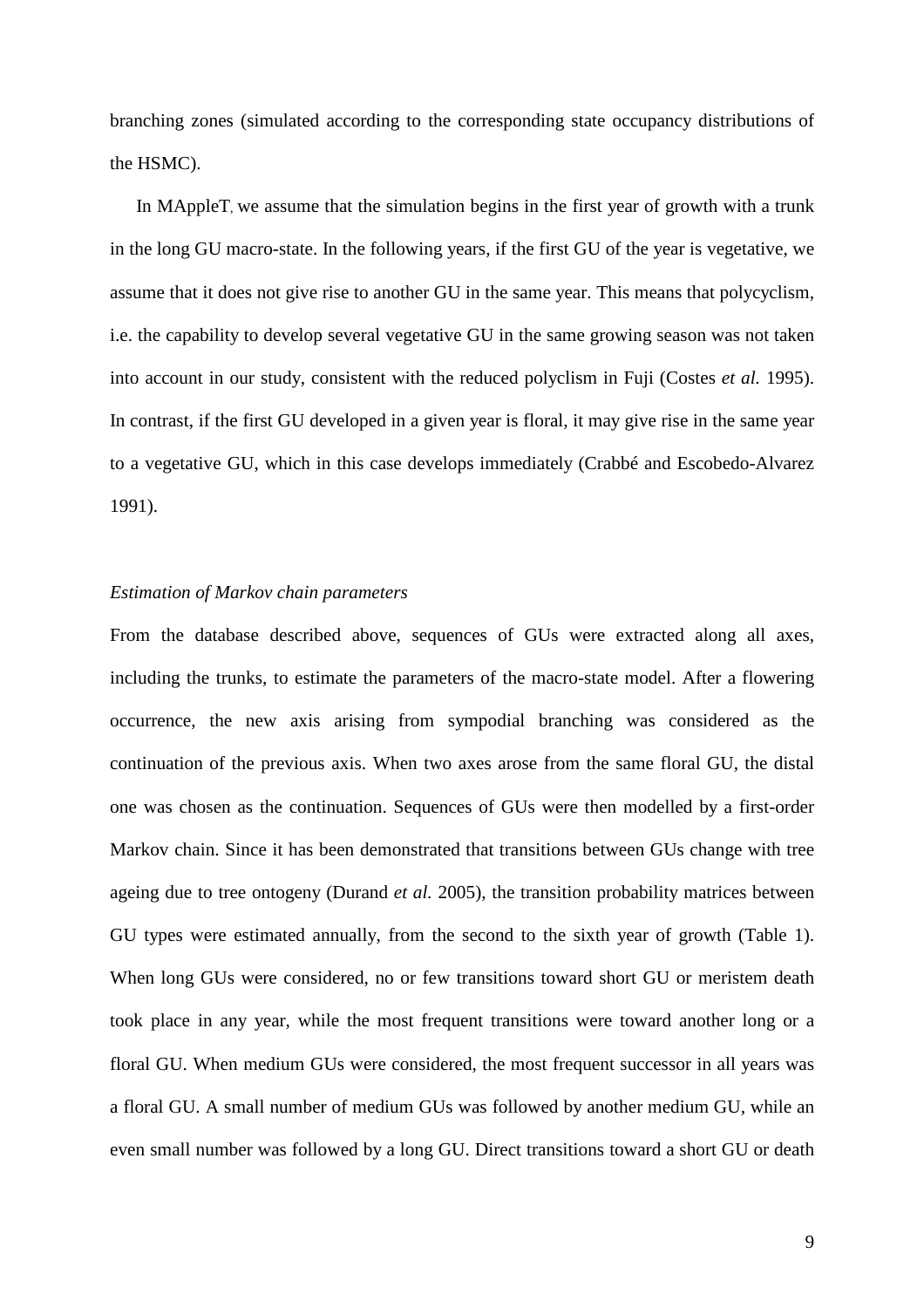were rare. When the parent GU was short, the most frequent transitions were toward another short or a floral GU, depending on the year. This change in transitions with years resulted from the alternating flowering behaviour of Fuji cultivar (Costes *et al.* 2003). The transitions from floral GU towards long GU decreased from the second to the fourth year of growth, while those toward medium GU increased. However, the most frequent transitions from floral GU were toward short GU or meristem death.

Similarly, axillary bud fates were explored during tree ontogeny, for different GU types and years of growth, in order to estimate the parameters of HSMC (Renton *et al.* 2006). In previous studies, the branching pattern along one-year-old trunks were shown to be organised in successive zones, and hidden semi-Markov chains were proposed to model this structure (Costes and Guédon 2002). This approach was further extended to explore how branching patterns, described at metamer scale along GUs, change during tree ontogeny. From the initial database, all GUs of the two Fuji trees were extracted and classified by type, year of growth and branching order. For each GU, the axillary bud fates were observed metamer by metamer and represented as a sequence of symbols corresponding to five types of lateral growth (latent bud, and short, medium, long, and floral lateral GUs). First, all these sequences were used to estimate a single HSMC composed of six successive transient states followed by an "end" state (Fig. 1; see Renton *et al.* (2006) for details on model building). Second, each observed sequence was optimally segmented in branching zones, using the estimated HSMC. Bivariate sequences were built by associating each observed sequence with the corresponding optimal segmentation in branching zones. The resulting bivariate sequences were grouped hierarchically according to the GU length, year of growth, and branching order. Parameters were estimated for each group of bivariate sequences on the basis of counts for the transition between successive branching zones, the branching zone length and the branching type composition of branching zones. The comparison of model parameters between these groups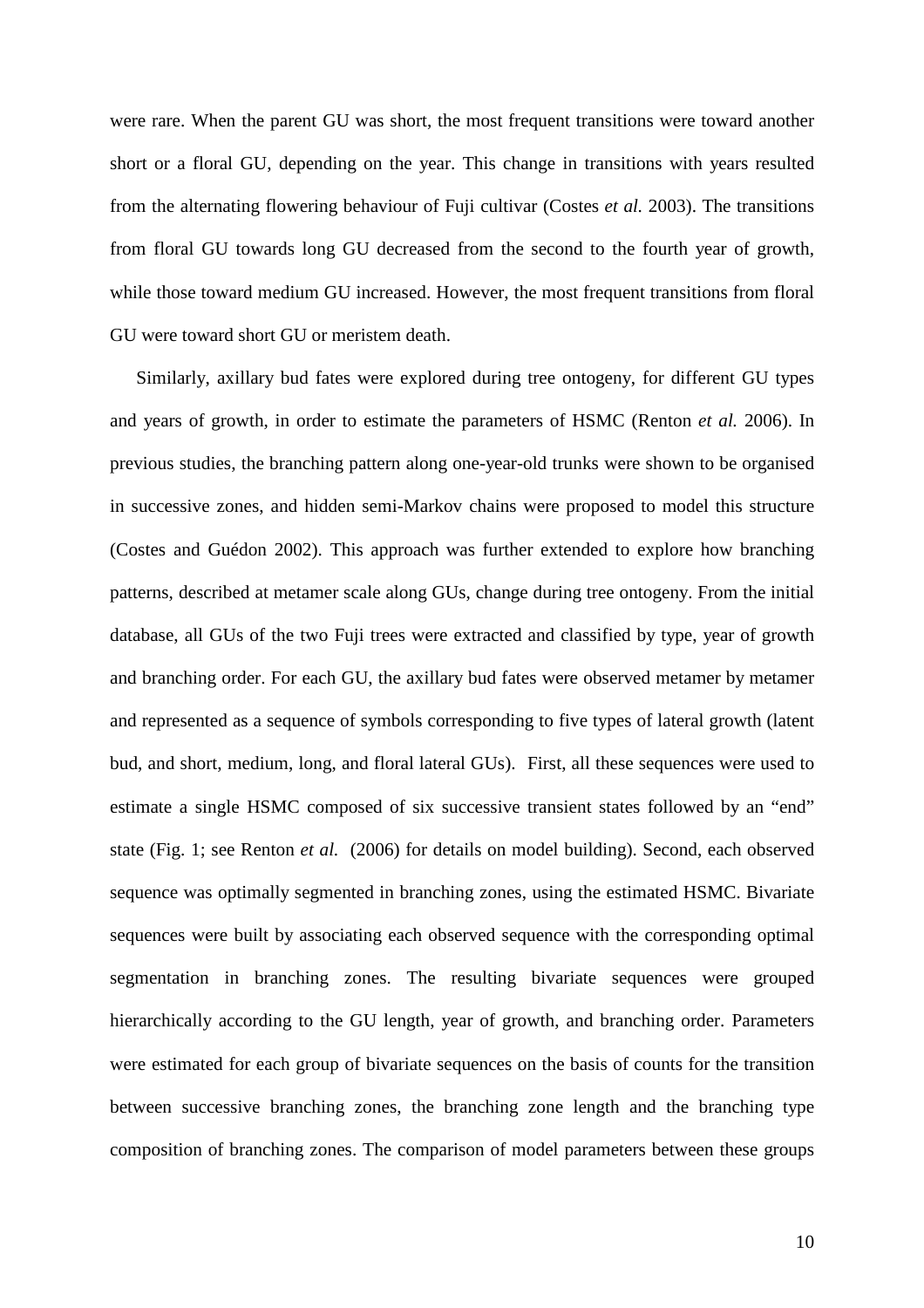highlighted similarities between GUs: the composition and relative position of the latent bud, floral and short-lateral zones were invariant within the GUs. The probability of occurrence of the floral zone changed with years, showing the alternative fruiting behaviour of 'Fuji' cultivar. Moreover, during ontogeny, branching patterns tended to become simplified due to the disappearance of the central zones and a progressive reduction of the floral zone length with GU length (Renton *et al.* 2006). To formalize these results in MAppleT, a single subset of parameters was used to represent mixtures of possible axillary GUs in branching zones and occupancy distributions for zones that were the same for all GU types and years, while different subsets of parameters were used depending on the type of parent GU and the year of growth for transition probabilities between branching zones and occupancy distributions for zones that differed between GU types or years.

In HSMC, the length of the sequences is a property of the model if an artificial "end" state is added to the model, and does not depend on the branch location. This may lead to unrealistic sequence length, ignoring the experimentally found decrease in the number of metamers per GU with tree age (Costes *et al*. 1997 and 2003). We thus extracted from the initial database the empirical distribution of number of metamers per GU (Fig 2). On the basis of this distribution, we selected limits for the range of sequence lengths according to the GU type and year of growth. The sequences generated by HSMC were then accepted or rejected depending on the correspondence between their length and the range of possible lengths for each GU type and year of growth.

### *Chronological control of morphogenesis and organ dimensions*

In MAppleT, a calendar defines the starting dates of simulated processes, i.e. primary and secondary growth (Fig. 3). However, individual organs at the metamer scale develop according to their own chronology, as they appear during the whole season. In each GU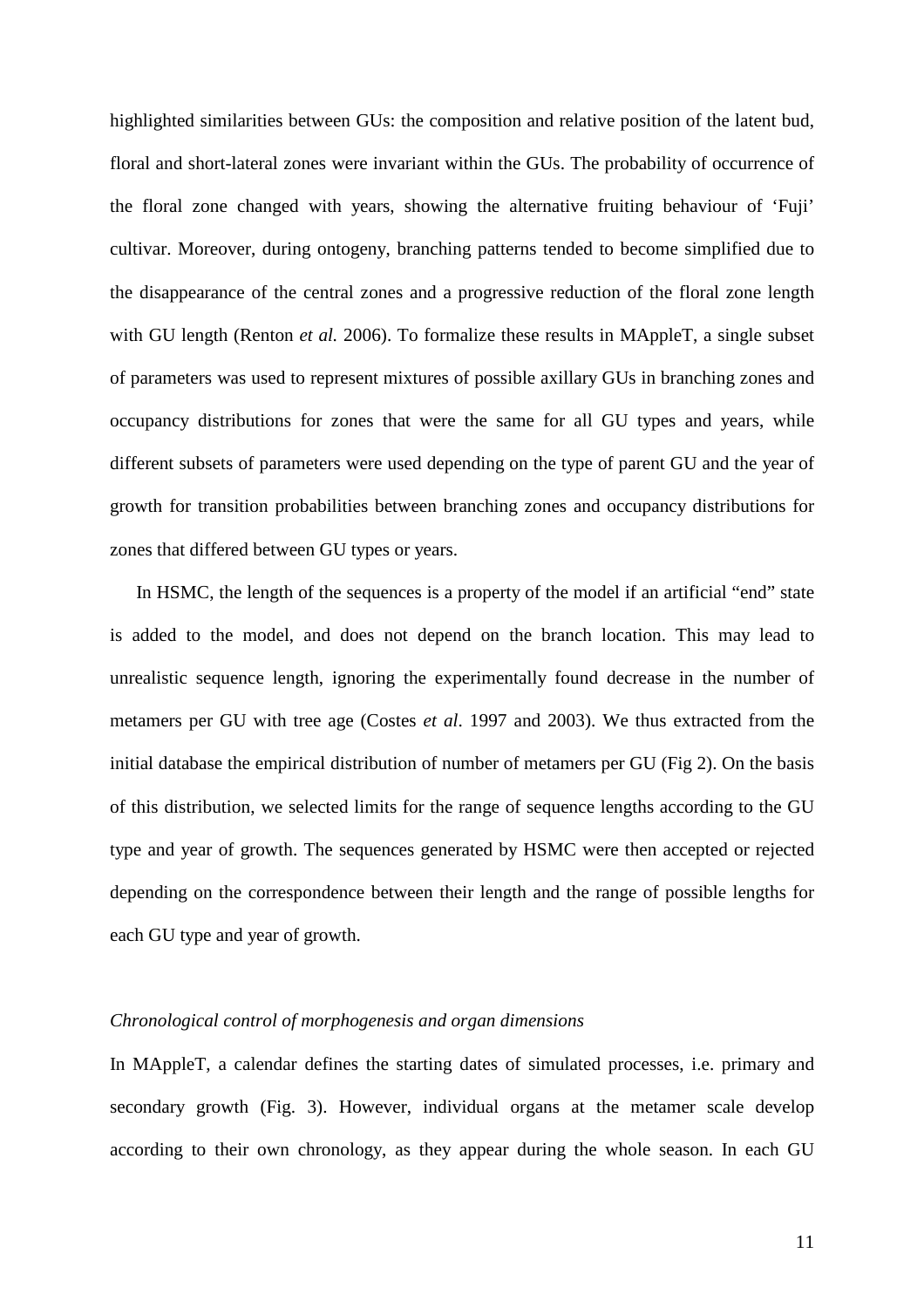category, new metamers are produced with a plastochron of three days. This value corresponds to the mean observed over a growing season for two different apple tree cultivars, 'Starkrimson' and 'Rome Beauty', grown with two different rootstocks (Costes and Lauri 1995). The period over which a metamer elongates was set to ten days according to observations of J.J. Kelner (personal communication). Measurements carried out on Fuji cultivar (unpublished data), showed that the final length of internodes depended on the internode position in the shoot, such that the internodes at the beginning and end of each GU were shorter than those in the middle. In MAppleT, this variation was modelled by attributing different lengths to internodes according to the branching zone along the shoot to which they belong.

Following field observations of Fuji leaf development collected by Massonnet (2004), it was assumed in MAppleT that leaves grow sigmoïdally over twelve days, at which time they reach maturity. Similarly, according to field observations of flowering and harvest dates in Fuji (J.L. Regnard, personal communication), we assumed that, if a metamer supports an inflorescence, the flowers last for ten days and, if it becomes a fruit, the fruit lasts until harvest (approximately 150 days). We also assumed that each inflorescence develops into one fruit at most, which corresponds to the usual thinning practices (Costes *et al.* 2006). An expolinear model, i.e. an exponential function followed by a linear function, had been proposed by Lakso *et al.* (1995) to estimate the increase in mass of a fruit over time, and was calibrated to the fruit of Fuji during a previous study (Massonnet 2004). This expolinear model with parameters for Fuji was used in MAppleT.

As large and rapid bending of axes is usually observed in fruit trees over a fruiting season, the intra-year dynamics of diameter growth must be taken into account in biomechanical computations (Alméras *et al*. 2004). In MAppleT, the widths of the internodes were controlled in the spirit of the pipe model proposed by Shinozaki *et al*. (1964). In particular, we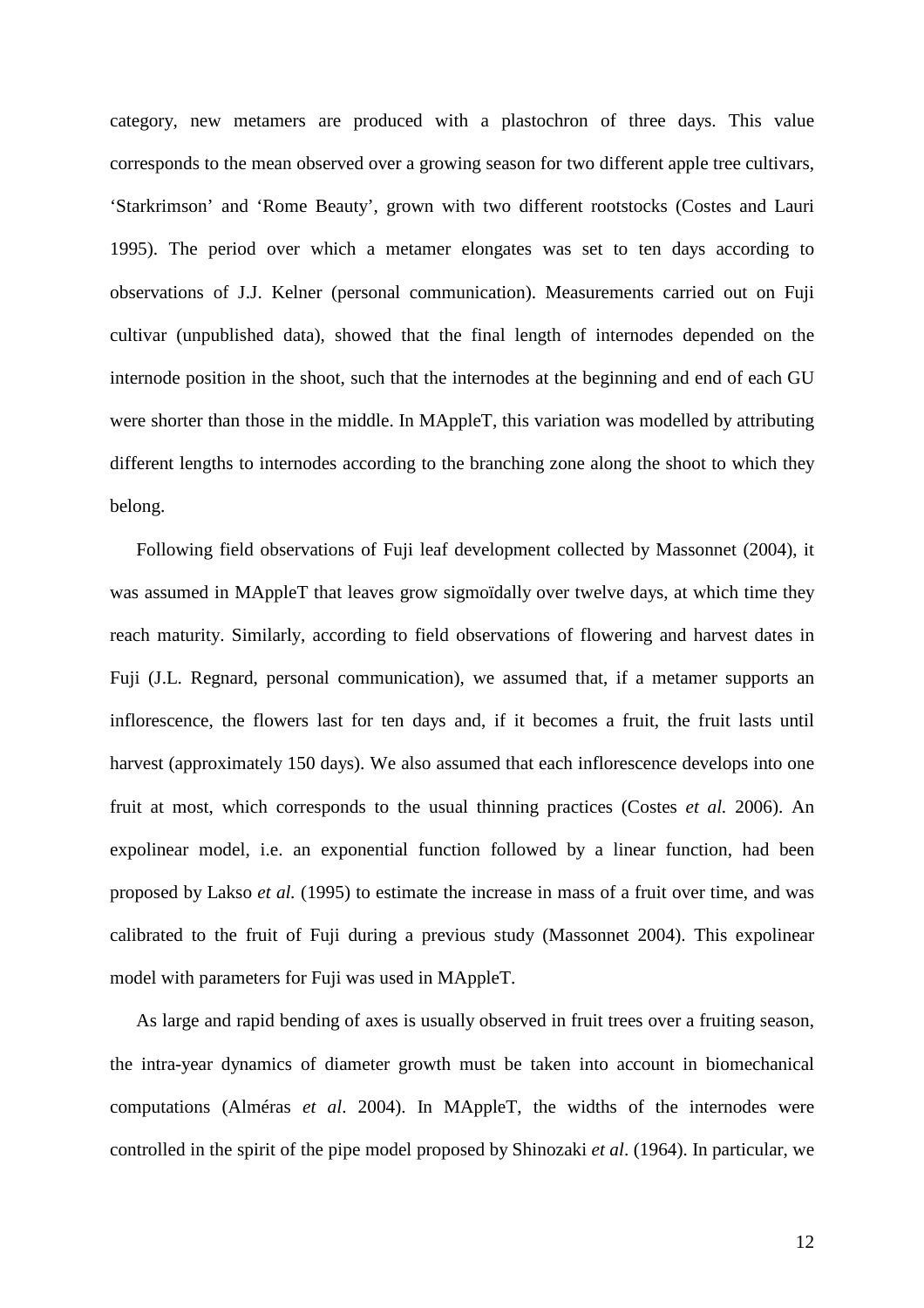used the metaphor introduced by these authors that considers each distal end of a plant as an origin of a vascular strand (a "pipe"), and that at each branching point, these strands are bundled together to form a larger, composite strand. According to this metaphor and a formulation proposed by Murray (1927) and further analyzed by MacDonald (1983), the radius, *r*, of an internode is determined by the formula  $r^p = r_a^p + r_b^p$ , where  $r_a$  corresponds to a lateral internode borne on the current internode,  $r<sub>b</sub>$  to the internode following the current internode along the axis, and *P* is a fixed parameter, which we call the pipe model exponent. However, Suzuki and Hiura (2000) showed that this model explains allometry relationship at the level of the whole tree, but does not always apply to the current shoot. In particular, the pipe model formulation implies that growth in diameter occurs only when new internodes are added. To verify this assumption, we used a previously collected dataset of one-year-old floral GUs of Golden Delicious cultivar (Benzing 1999). This dataset characterized both the withinyear dynamics of primary growth, i.e. number of new metamers, and growth in diameter (Fig. 4). Observations showed that primary growth of the shoots was found to start in mid-April and stop at the beginning of June. On the other hand, the diameter at the shoot base increased over the growing season in two distinct periods: rapidly from bud burst to the end of May and more slowly from mid-June to the end of the growing season. This demonstrated that growth in diameter continues even after the cessation of primary growth. Moreover, in a previous study carried out on apricot tree, the basal diameter of one-year-old shoots was found to be linearly related to the number of internodes, independently of the fruit load (Costes *et al.* 2000). Following these experimental data, we modelled the secondary growth in MAppleT by augmenting the diameter of the terminal internode continuously after the cessation of primary growth. This was done using the formula

$$
r_a(s) = r_{a,\min} + (r_{a,\max} - r_{a,\min}) \left( \frac{n(s) - n_{\min}}{n_{\max} - n_{\min}} \right),
$$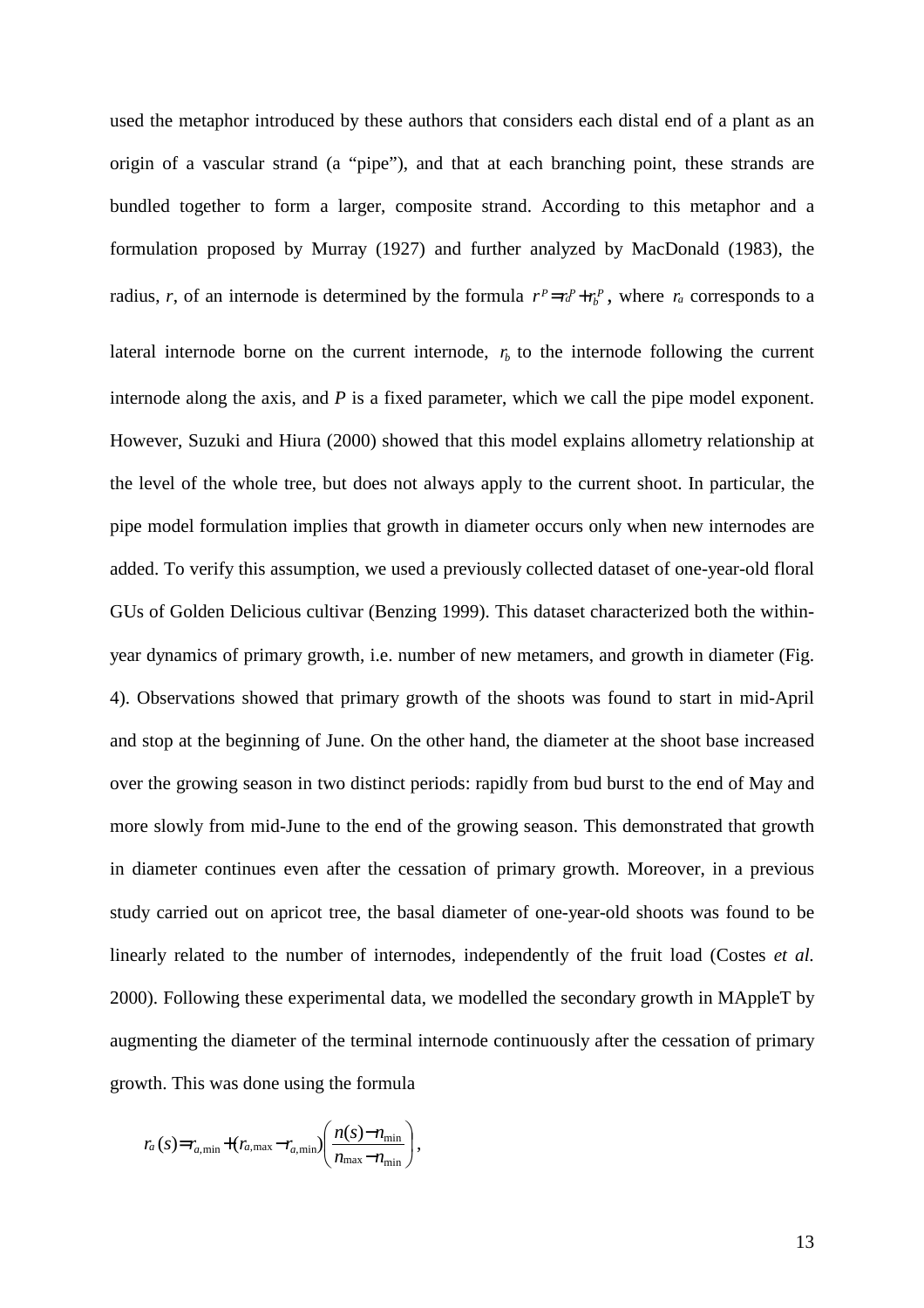where  $r_a(s)$  is the radius of the terminal internode of shoot *s* at the end the growing season,  $r_{a,min}$  is the initial radius of this internode upon its creation (set to 0.75mm, Table 2),  $r_{a,max}$  is the maximum radius observed at the end of the growing season for any terminal internode  $(r_{a,max}$  was set to 6mm according to field observations),  $n(s)$  is the number of internodes of shoot *s* at the end of primary growth, and  $n_{min}$  and  $n_{max}$  are the minimum and maximum numbers of metamers observed in the population of shoots of the same type as *s*.  $r_a(s)$  is thus located between  $r_{a,min}$  and  $r_{a,max}$  proportionally to the status of shoot *s* in the population, as defined by its number of metamers.

# *Determination of plant geometry using biomechanics*

 $\overline{a}$ 

In MAppleT, the shape of each branch is calculated according to the biomechanical component of the model. Our method simulates branch bending and twisting, and the resulting permanent changes of branch shape ("shape memory"), following Fournier's treatment of woody stems as elastic beams (rods) subject to primary and secondary growth (Fournier 1989, Fournier *et al.* 1991a and 1991b). L-system implementations of Fournier's model were originally developed by Jirasek *et al.* (2000) and Taylor-Hell (2005); a tutorial introduction to biomechanical modelling using L-systems is also presented by Prusinkiewicz et al.  $(2007)^3$ . The use of L-systems does not introduce new elements to the mechanics of Fournier's model, but facilitates the organization of computation by seamlessly updating the system of equations that need to be solved when new metamers are added, and by integrating all aspects of MAppleT within a single software environment. The biomechanical component

<sup>&</sup>lt;sup>3</sup> Mathematically, the equations used in our approach represent a finite-difference discretization of the underlying partial differential equations (Jirasek et al. 2000), which capture the mechanics of elastic rods (Landau and Lifshitz 1986). We have chosen finite differencing over finite element methods, because finite differencing is fully applicable to linear and branching structures, and is simpler to implement.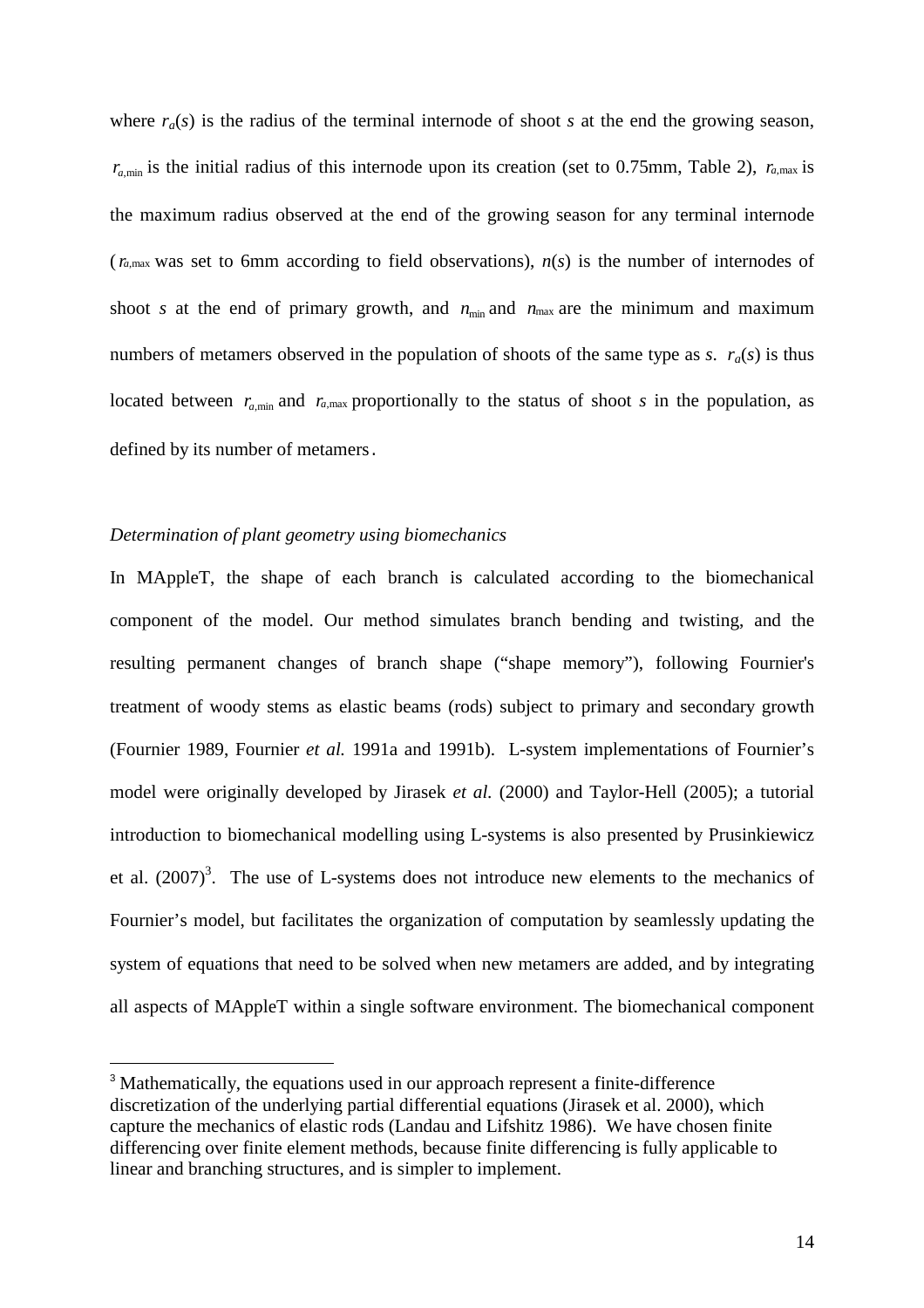of MAppleT incorporates changes in shape due to the formation and impact of reaction wood, changes in the mechanical properties of wood with time, and the loading and unloading of fruits. The bending model is derived from the work of Taylor-Hell (2005), while changes in shape due to reaction wood and loading/unloading are derived from the work of Alméras (2001), and Alméras *et al.* (2002 and 2004).

 In the biomechanical model, each point of a shoot axis is associated with a moving *HLU*  $\rightarrow$   $\rightarrow$   $\rightarrow$ frame, three orthogonal unit-length vectors that indicate the heading, upwards and left directions (Prusinkiewicz and Lindenmayer 1990, Prusinkiewicz *et al*. 2001). Bending and twisting correspond to rotations of this frame. The rate of rotation is expressed as *dl d dl d*  $\Omega = \left\langle \frac{d\theta_H}{dl}, \frac{d\theta_L}{dl}, \frac{d\theta_U}{dl} \right\rangle$ , where the individual derivatives represent the rates of rotation around the  $H, L, U$  $\rightarrow$   $\rightarrow$   $\rightarrow$  $, L, U$  vectors, and  $l$  is a position along the shoot axis. For computational purposes, we assumed that each shoot axis is discretized into a sequence of rigid internodes connected at flexible nodes (joints) (Fig. 5). The mass of each internode is assumed to be concentrated at its distal node.

The shape of the axis depends on the torques acting on its nodes. When calculating these torques, two factors are initially taken into account: the force of gravity and a combined effect of photo- and gravitropism, which is abstracted as an orthotropic force. The gravity component of the torque  $\vec{\tau}_{i-1}^g$  $\rightarrow$ that acts on the proximal node of an isolated internode *i* is equal to  $\vec{\tau}_{i-1}^g = l_i \vec{H}_i \times m_i \vec{g}$ *i*  $\overrightarrow{r}$  r  $\overrightarrow{r}$   $\overrightarrow{r}$  $\vec{\tau}_{i-1}^g = l_i H_i \times m_i \vec{g}$ , where  $l_i$  is the length of this internode,  $\vec{H}_i$ r is its heading vector,  $m_i$  is the mass of the distal node, and  $\vec{g}$  $\rightarrow$  is the gravity acceleration. This equation is recursively extended to an entire axis using the formula  $\vec{\tau}_{i-1}^g = l_i \vec{H}_i \times M_i \vec{g} + \vec{\tau}_i^g$  $\vec{r}$  r  $\vec{r}$  r  $\vec{r}$  $e_i = l_i \widetilde{H}_i \times M_i \overrightarrow{g} + \overrightarrow{\tau}_i^g$  where  $M_i = \sum_{k=i}^{N}$  $=\sum_{n=1}^{N}$ *k i*  $M_i = \sum m_k$  is the cumulative mass of the nodes in the distal part of the shoot following internode *i*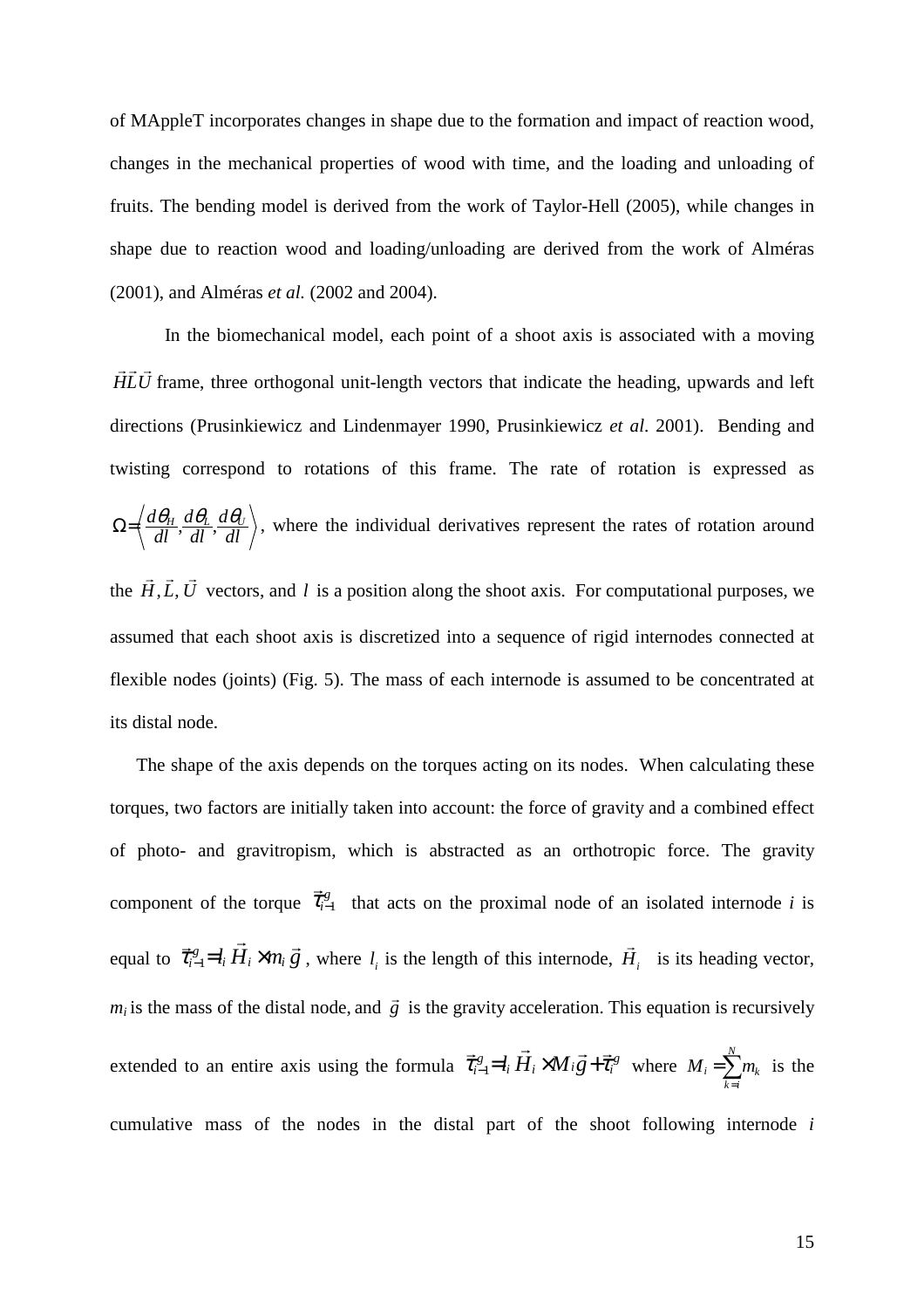(Prusinkiewicz *et al.* 2007). A further extension to branching structures is accomplished by adding torques from all branches originating at the same node (Fig. 5c).

The combined effect of phototropism and negative gravitropism is simulated by turning shoots upward (Hangarter 1997). Although phototropism may act on both elongating and nonelongating shoots (Matsuzaki *et al.* 2007), we only consider the elongating (leafy) internodes. Specifically, we assume that leafy nodes are subject of a torque  $\vec{\tau}_{i-1} = l_i H_i \times T$  $\rightarrow$  r r  $\rightarrow$  r  $\rightarrow$  $\vec{\tau}_{i-l}^{\tau} = l_i H_i \times T$ , where *T*  $\rightarrow$ is a vector indicating the upward tropic direction (see Table 2). The total torque acting on a node of a leafy shoot is thus  $\vec{\tau}_i = \vec{\tau}_i + \vec{\tau}_i^g$  $\rightarrow$   $\rightarrow$   $\rightarrow$  $= \vec{\tau}_i + \vec{\tau}_i^s$ .

To calculate the resulting change in frame orientation, we decompose torque  $\tau$  $\rightarrow$ into components  $\tau_{\scriptscriptstyle iH}$  ,  $\tau_{\scriptscriptstyle iL}$  and  $\tau_{\scriptscriptstyle iU}$  that act along the *H*,*L*, *U*  $\rightarrow$   $\rightarrow$   $\rightarrow$  $, L, U$  axes at node  $i$ , find the corresponding rotations  $\Omega_{iH}^r = \frac{v_{iH}}{R}$ , *iH*  $r = \mu_{iH}$ *iH R*  $\Omega^r_{iH} = \frac{\tau_i}{r}$ *iL*  $r = \mu_{iL}$ *iL R*  $\Omega_{iL}^r = \frac{\tau_{iL}}{R}$  and *iU*  $r = \mu_{iU}$  $^{iiU}$   $^ _R$  $\Omega_{iU}^r = \frac{\tau_{iU}}{R}$  around these axes, and compose them into

the combined rotation  $\Omega_i^r$  (Jirasek et al. 2000). Assuming that the rotations  $\Omega_{iH}^r$ ,  $\Omega_{iL}^r$  and  $\Omega_{iU}^r$ are small, their composition does not significantly depend on the order of rotations, and thus is well defined (Goldstein 1980).

In the above formulas,  $R_{iH}$  is the torsional rigidity of the axis at node *i*, while  $R_{iL}$  and  $R_{iU}$  are flexural rigidities in the direction of  $\tilde{L}$  $\rightarrow$ and *U*  $\overline{a}$ axes, assumed to coincide with the principal axes of the cross-section of the axis at node *i*. This assumption is automatically satisfied if the branches have circular cross-section and the distribution of material properties in the branches is radially symmetric, which we assume in the model $4$ . In principle, the flexural rigidity is calculated using the formula  $R_{iL} = R_{iH} = EI$  where *E* is the Young's modulus of the material, and *I* is the second moment of the area of the branch cross-section,

 $\overline{a}$ 

<sup>&</sup>lt;sup>4</sup> Note that, in spite of this symmetry, branches may twist and bend out of vertical plane due to the presence of lateral branches.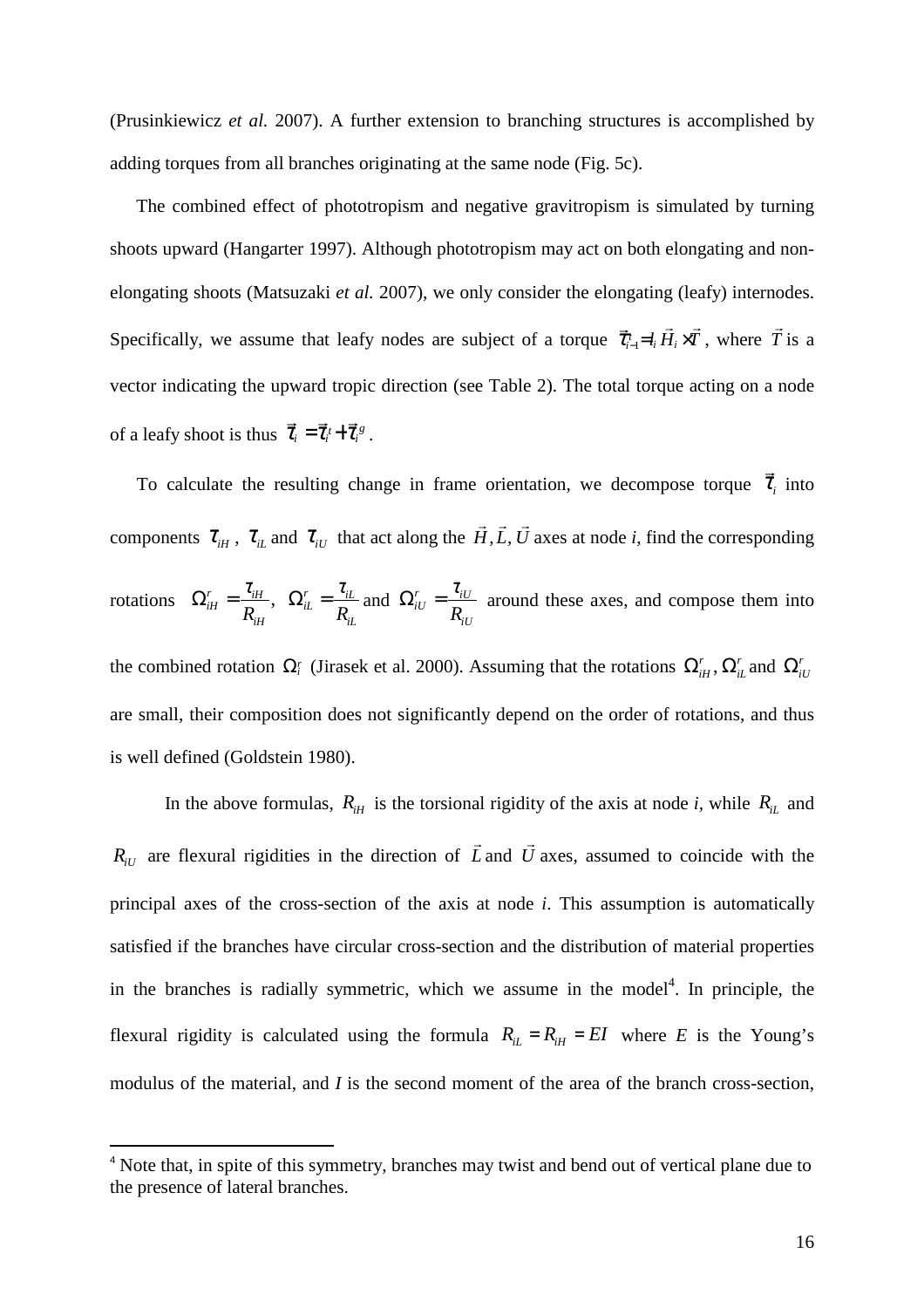equal to  $\frac{\pi}{4}r^4$ 4  $\frac{\pi}{4}r^4$  for an axis passing through the centre of the circle of radius *r* (Niklas 1992). The torsional rigidity is calculated using an analogous formula,  $R_{\text{H}} = GJ$ , where *G* is the shear modulus of the material, and *J* is a torsional constant, equal to  $\frac{\pi}{2}r^4$ 2  $\frac{\pi}{2}$  r<sup>4</sup> for a circle of radius *r* (Niklas 1992). In MAppleT, these formulas are modified to take into account the reaction wood, as described below.

The bending of branches due to the combination of gravity and tropism, initially of elastic nature, leads to a permanent change of branch shape resulting from the memory effect of secondary growth, as discussed by Fournier *et al.* (1991a and 1991b) and Jirasek et al. (2000) The rotation  $\Omega_i$  at node *i* is thus a linear combination of two terms: rotation  $\Omega_i^r$  due to the current torque acting on this node, and rotation  $\Omega_i^m$  due to the shape memory.

In MAppleT, we also assumed that some amount of reaction wood is produced each year in an angular section of the outer wood layer (Wilson and Archer 1977, Fig. 6a). The proportion of reaction wood in this layer is calculated using an empirical relation that was estimated in Alméras's studies (Alméras 2001):  $P = 0.164 - 0.178\Delta\theta$ , where  $P_r$  is the proportion of reaction wood in the outermost cambial layer and  $\Delta\theta$  is the change in shoot inclination in radians (i.e. the change in *H* r at each time step, which is negative when the branch bends). The way this formula is used in MappleT relies on the assumption that the reaction wood does not play a major role in shape regulation in fruit trees, as previously demonstrated by Alméras et al. (2004) on different apricot cultivars. Here, the reaction wood is assumed to only prevent large bending movements and, contrary to observations on several forest tree species, does not have any active up-righting function. Moreover, according to these previous observations on apricot tree, the amount of reaction wood also depends on the shoot orientation with respect to gravity, since an upright shoot develops less reaction wood than a leaning shoot (Alméras 2001). In MAppleT, a coefficient was thus introduced in order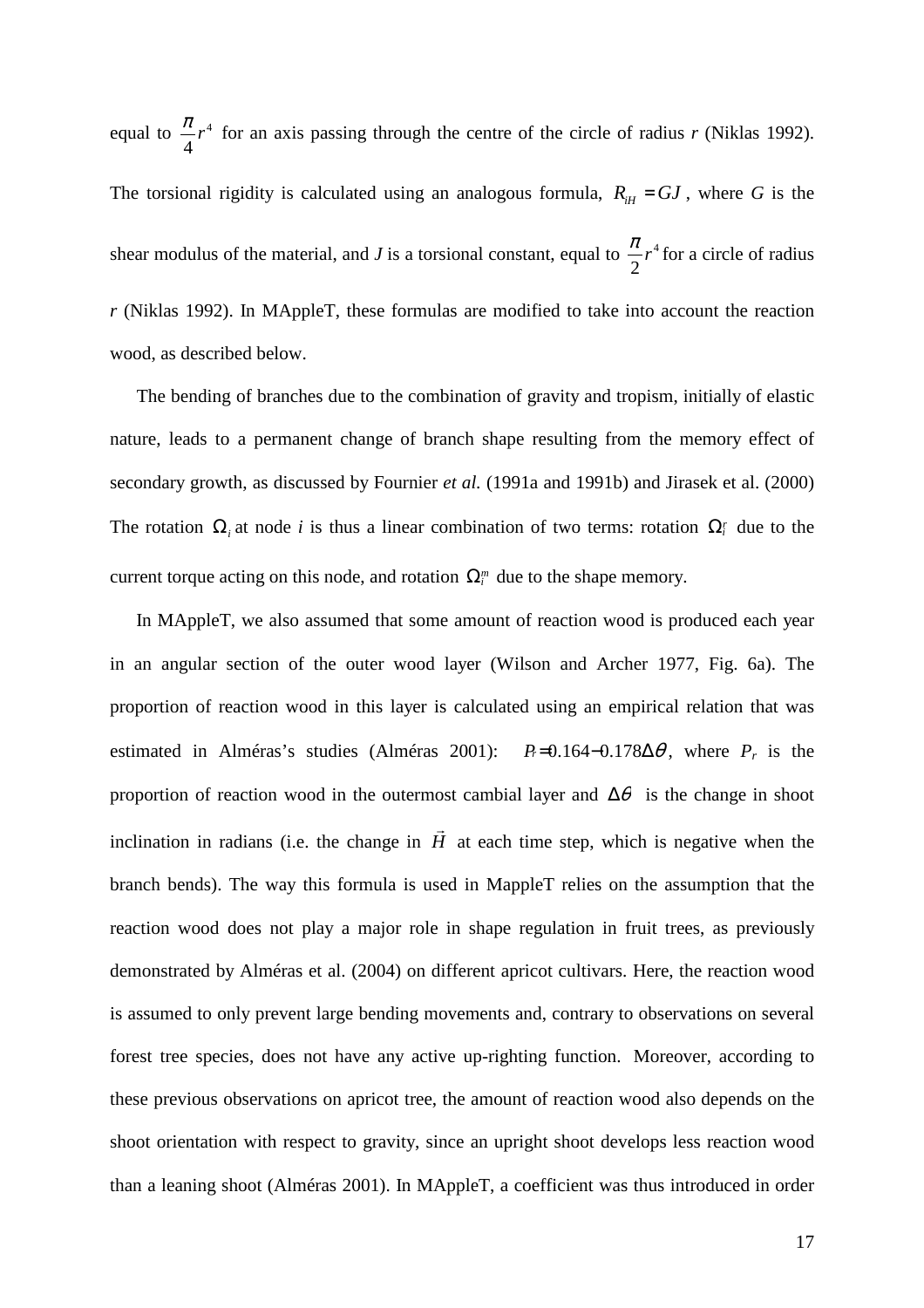to make the amount of reaction vary with shoot orientation. The relationship used is:  $P_r = 0.164 \left( 1 - \cos(H, \vec{g}^{\prime}) \right) - 0.178 \Delta \theta$  $\vec{r}$ , where  $\vec{g}$ <sup>'</sup>  $\rightarrow$ is a unit vector in the direction opposite to gravity. To keep the calculations simple, when reaction wood is present, it was assumed that the second moment of area of the initial cross-sectional area is augmented with an additional contribution for each annular radial section of reaction wood (Fig. 6b). The contribution of the radial section of reaction wood to the section rigidity was assumed proportional to moment of area calculated as follows:  $I_s = \frac{1}{8} (r^{14} - r^4) (\gamma + \sin \gamma)$  $I_s = \frac{1}{2}(r^4 - r^4)(\gamma + \sin \gamma)$  where  $\gamma$  is the angular section of reaction wood ( $\gamma = 2\pi P_r$ , in radians) in the cambial layer, *r* and *r'* are the inner and outer radius respectively (Fig. 6b). The total second moment of area of an internode was thus expressed as ∑ =  $= I<sub>e</sub> +$ *n*  $I = I_c + \alpha \sum_{k=1}^{n} I_{s,k}$  $\alpha \sum_{k=1}^{\infty} I_{s,k}$  where  $I_c$  is the moment of area for the whole cross-section,  $I_{s,k}$  is the annular radial section of cambial layer  $k$  and  $α$  is a coefficient that controls the reaction wood effect.

The biomechanical model was implemented in terms of information flow through the plant structure (Jirasek *et al.*, 2000, Taylor-Hell 2005, Prusinkiewicz *et al.* 2007). The simulation is carried out be iterating two computational phases. First, bending and twisting moments are calculated in a backward scan of the L-system string (information is passed basipetally). In this phase, the torques  $\vec{\tau}_i$  $\rightarrow$  that apply to all internodes *i* are computed iteratively from the distal to the proximal end of the branch, given its current configuration. Second, the shape of the branch is updated in a forward (acropetal) scan of the string, taking bending moments and the resulting angles between the internodes into account. The consecutive node positions *I<sup>i</sup>* r are then calculated using the formula  $I_{i+1} = I_i + I_i H_i$  $\rightarrow$   $\rightarrow$   $\rightarrow$  $+1 = I_i + I_i$   $H_i$ . This procedure is iterated until the position of the branch nodes converges toward a stable solution.

### **Simulation Outputs**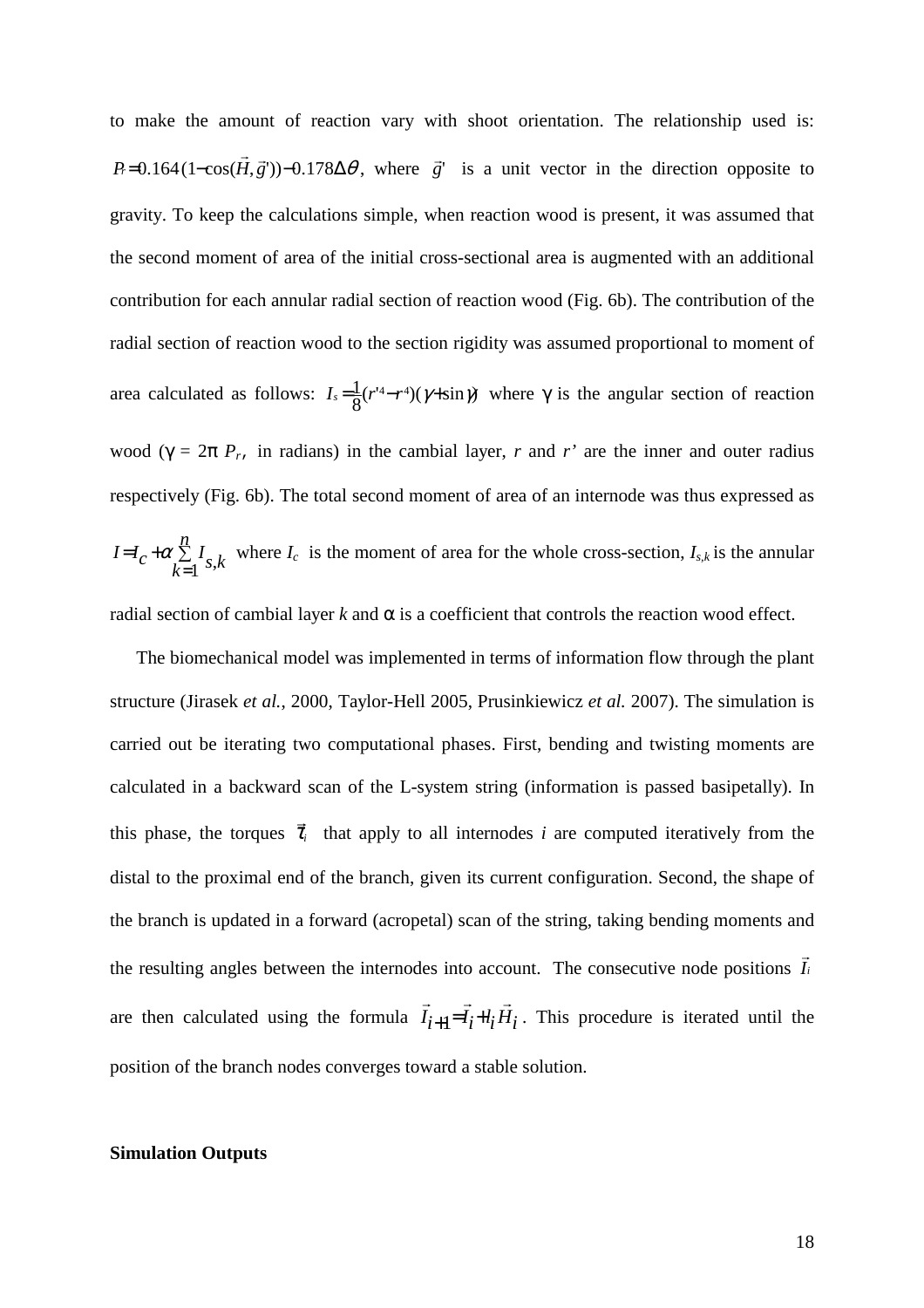Due to the stochastic nature of Markov models, different seeds used to initialize MappleT's random number generator result in different topologies of simulated trees. These differences propagate to the level of tree geometries, which vary even if the parameter values of the biomechanical model are the same (Fig. 7). Furthermore, MappleT generates not only the structure and form of trees at a particular developmental stage, but entire developmental sequences. Each sequence can be visualized as a series of images representing different stages of tree development (Fig. 8) or as an animation of development. We observed that trees generated by MappleT had a visually similar character to a Fuji tree that was digitized and visualised with with PlantGL viewer (Pradal *et al.*, 2007), at the same development stage (here six-year-old trees).

To compare simulated and observed trees quantitatively, the architecture of trees generated with L-studio were represented, at the end of each year, as Multi-scale Tree Graph (MTG; Godin and Caraglio 1998), containing both the topological and geometrical information of each plant entity. A number of descriptors was extracted, at different scales of observation and then compared between simulated and digitised trees (two digitised Fuji trees were available in the database, see Materials and Methods). For these comparisons, our strategy was to use coarser scales than those at which the model was formulated originally. We then analyzed whether the properties that were not specified explicitly in the model would emerge from the system integration.

Regarding tree topology, the main assumption in Markovian models concerned local dependencies between GUs with transition probabilities according to their type and year of growth, and between successive branching zones at the metamer scale. In contrast, no assumption was made regarding the total number of growth units of a given type at the entire tree scale. The corresponding counts thus represent a property of the simulated trees that emerged from the aggregation of the four-state Markov chain and the HSMCs models for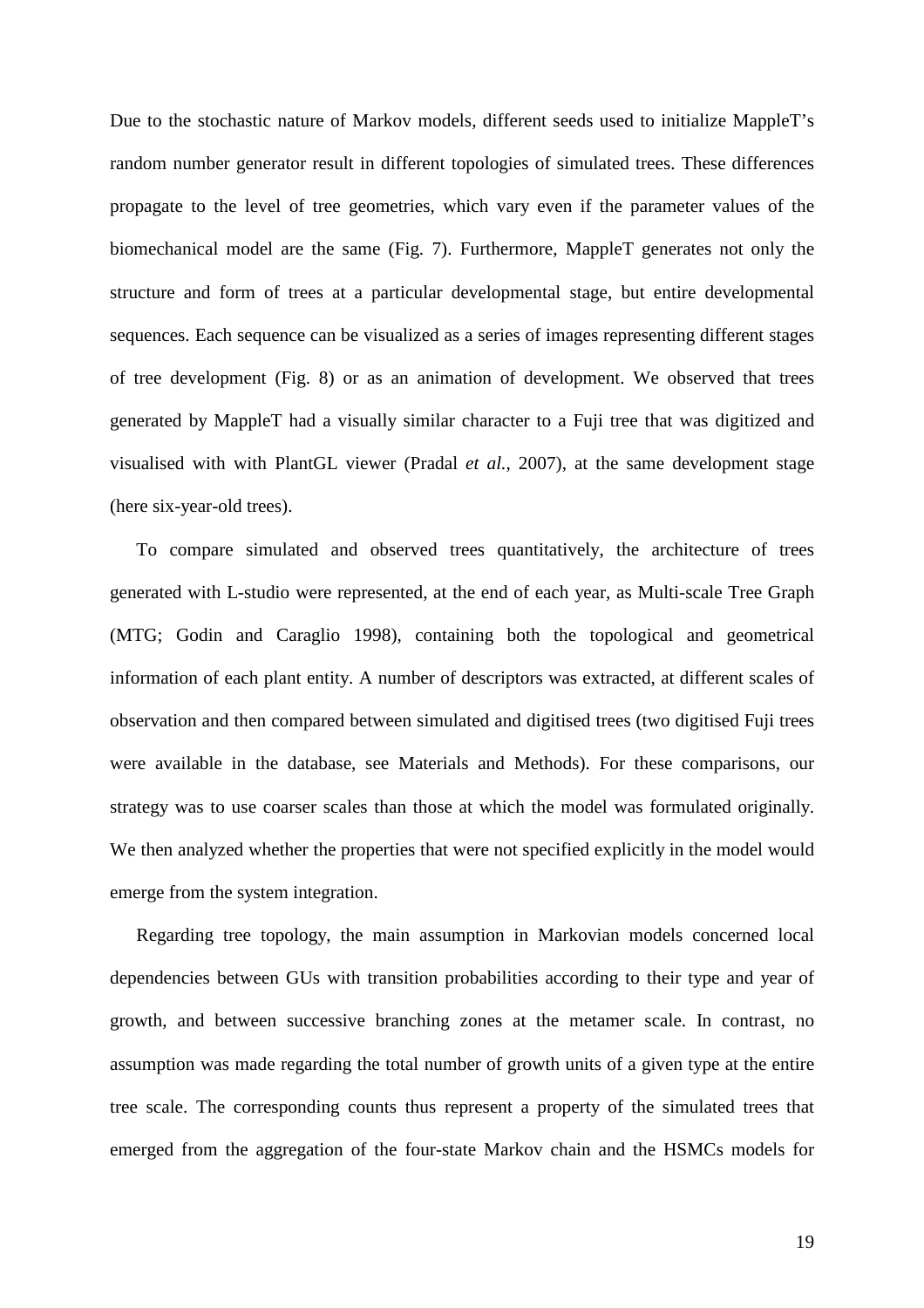branching. These counts cannot be directly calculated from the elementary models and were rather extracted from both simulated and observed trees over six successive years. Comparisons of GUs, made separately for terminal and lateral positions, showed that simulation results were most of the time close to field data (Fig. 9). The main pattern related to tree ontogeny, the decrease in the number of long GUs, first in lateral and one year later in terminal positions, was correctly simulated. Similarly, the transition from the majority of floral GUs in lateral positions in the third and fourth years of growth to the majority of floral GUs in terminal positions in the subsequent years was adequately simulated by the model. This change in the floral GU position can be interpreted as a consequence of the decrease in the number of long GUs and the considerable increase in the number of short GUs in the fifth and sixth years.

Regarding geometry, the global shape of the simulated trees emerged from the combination of each particular simulated topology with the biomechanical model. This global shape could not be predicted, as it results from the aggregation of a large number variables, and their integration throughout time. To quantify comparisons, a number of descriptors of shoot geometry, such as the basal diameter, length, inclination or curvature were calculated for both simulated and observed trees. In order to perform a preliminary sensitivity analysis, these descriptors were obtained for different values of seven main parameters of the model (see Table 2). Comparisons were made for branches 20 cm in length or more. Both length and basal diameters were under-estimated at orders 1 and 2, for all the values of the pipe model exponent and the radius of the leaf petiole. More correct values were obtained at higher orders using the default value  $P = 2.5$  (data not shown and Fig. 10a). This suggests that other variables such as internode lengths and distal diameters must be further investigated. In particular, the model sensitivity to the variation of apex radius at the beginning of each growing season should be considered. Regarding branch geometry, our analysis mainly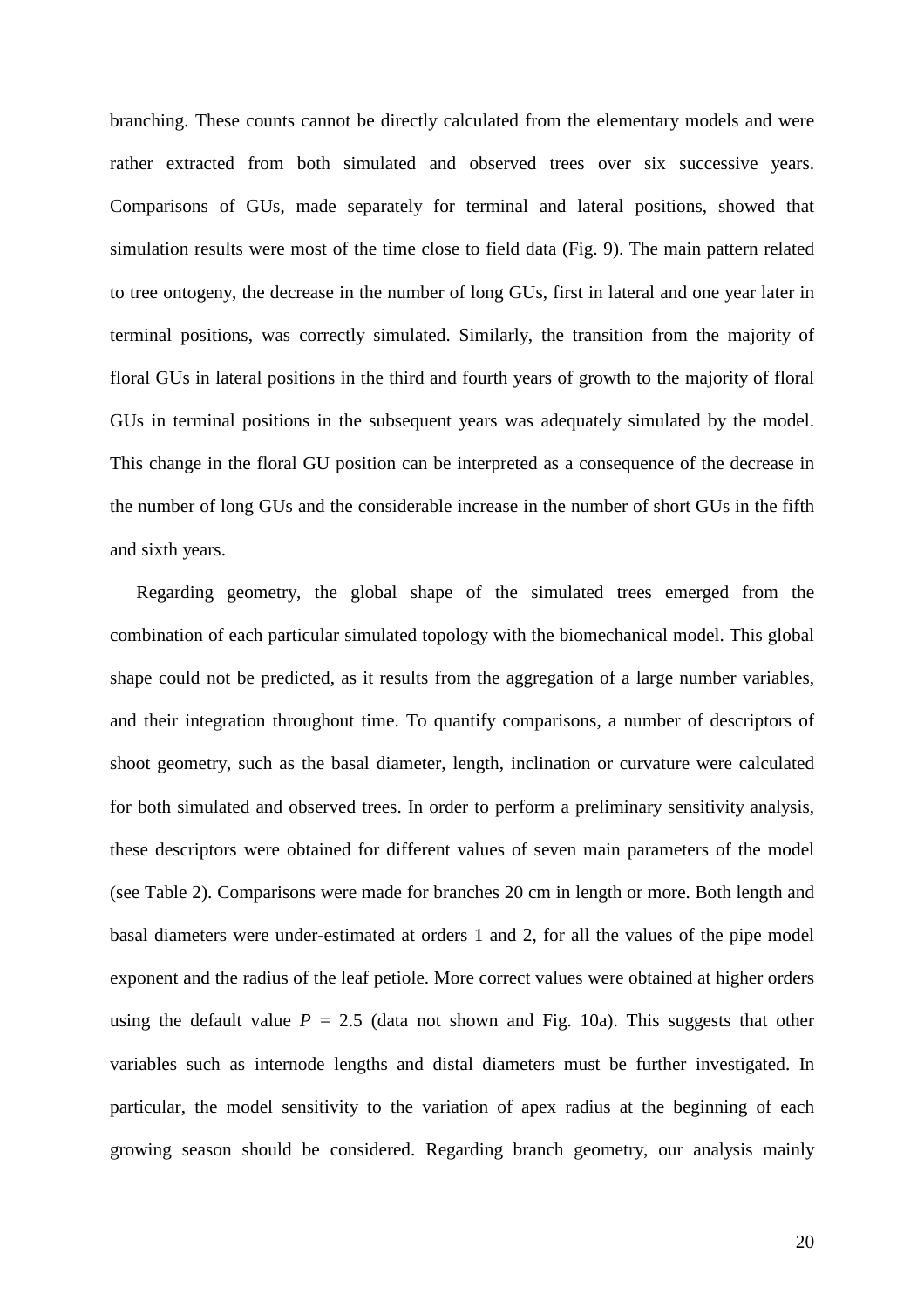focuses on the branch chord inclination (Fig. 10b and Fig. 11). The independent variation of the seven parameters over 3 to 7 steps (see Table 2) induced a variation of branch chord inclination that ranged from 2 to 30% with respect to that obtained using default values of all parameters (Fig. 11). The parameters that induced the largest variations in branch inclination were the pipe model exponent, petiole radius and Young modulus. In contrast, the parameters related to fruits (fruit set probability and fruit absolute growth rate) had the lowest impact on branch chord inclination. Moreover, we examined the impact of the pipe model exponent *P* on branch chord inclination for different branch orders (Fig. 10b). As was the case for the branch basal diameter, the mean branch chord inclination was under-estimated for branches of order 1 while it was quite correct for higher orders. At coarser scales, convex hulls that included the fruiting branches and the distal part of the trees were calculated with PlantGL viewer (Fig. 12). The mean value of these hull surfaces compared between simulated and observed trees were in the same range than those obtained when the default value of the pipe model exponent was used in the simulations (data not shown).

## **Discussion and conclusion**

Mixing stochastic and mechanistic model components, MAppleT is a useful tool for simulating the development of apple trees as affected by gravity. A distinctive characteristic of MAppleT is the close connection between the field data and simulations. This connection made it possible to integrate previously existing, but scattered data, and to estimate the model parameters on the basis of observations.

To model tree topology, we used a two-scale stochastic process inspired by previous work (Fine *et al.* 1998). Although only two trees were analysed and the first year of growth were insufficiently characterized, the large number of GUs and transitions between their types allowed us to estimate the model parameters accurately from the second third to the sixth year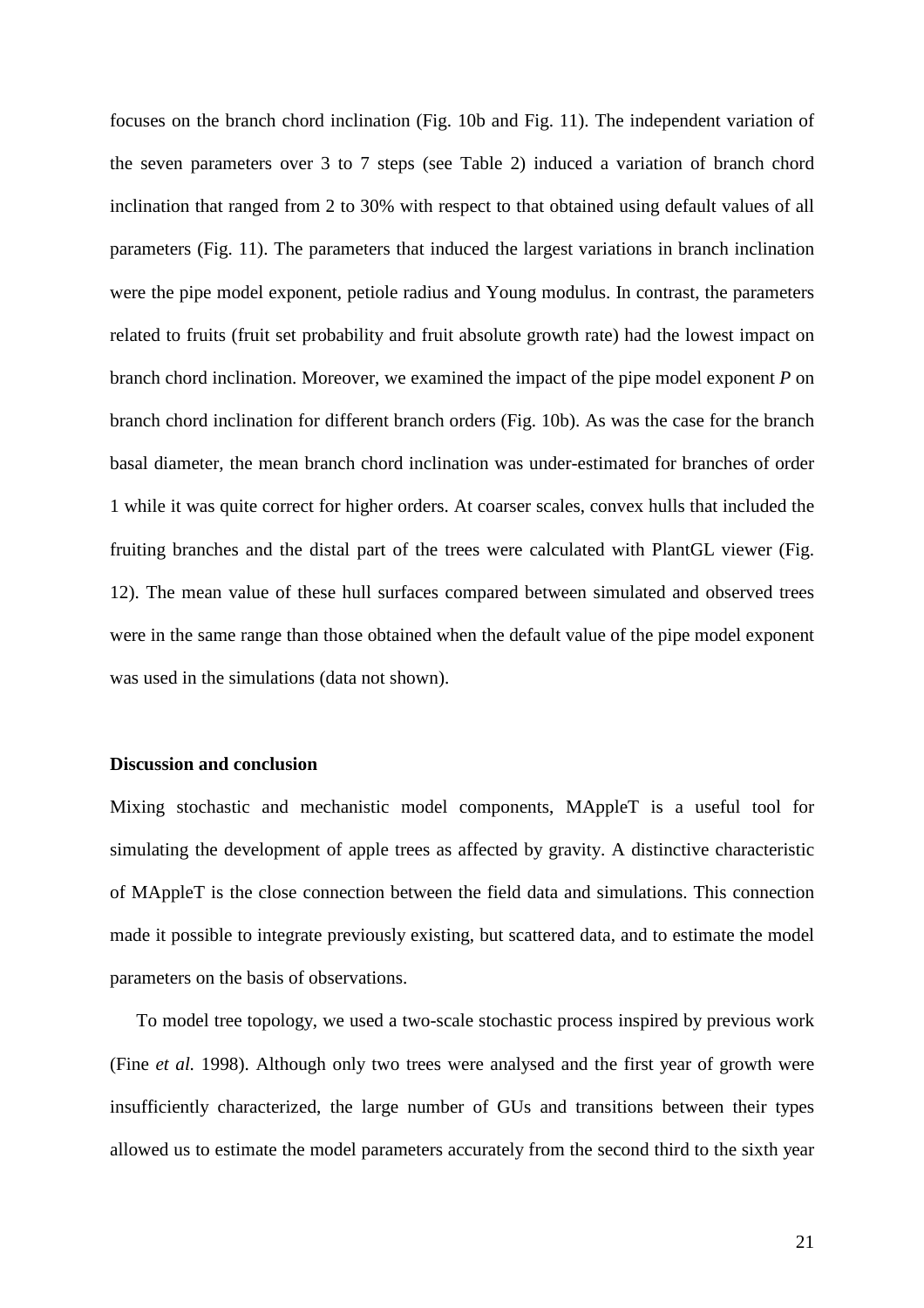of growth, as demonstrated by the confidence intervals in Table 1. Interestingly, a related approach has been previously used to simulate plant architectures for computer graphics purposes, but did not take into account the biological background and field data on the modelled plants (Wang *et al.* 2006).

In MAppleT, an efficient strategy was proposed to keep the overall Markovian model parsimonious, based on the study carried out by Renton *et al.* (2006). This strategy relies on the analysis of similarities and discrepancies between branching structures during tree ontogeny. Some parameters (observation distributions) were found to be similar between HSMCs for long and medium GUs while others (transition probabilities and occupancy distribution) depended on the GU type and year of growth. Since the succession of states is almost deterministic in the case of apple tree (Fig. 1), the underlying "left-right" semi-Markov chain is degenerated: for each state *i*, (except the "end" state),  $q_{ii+1} = 1$  and  $q_{ij} = 0$  for  $j \neq i+1$ . Hence, there are very few independent transition probabilities. Moreover, the branching zone modelled by state 2 in the HSMC shown in Fig. 1 only occurs in the two first years of growth (Renton *et al.* 2006). Thus this state 2 is systematically skipped, except for long GUs in the first two years. This leads to another decrease in the number of parameters.

Branching sequences generated by the HSMCs for long and medium GUs are filtered (either accepted or rejected) according to a length criterion. We are aware that this strategy is not optimal and is likely to introduce a bias into the branching sequences. In future work, we intend to improve this estimation strategy in order to obtain a family of HSMCs that realizes a better compromise between the fit to the data and the parsimony of the overall family of HSMCs. Sophisticated parameterizations could be proposed, including (i) tied parameters between HSMCs, (ii) covariates that influence specific parameters (e.g. year of growth influencing transition distributions).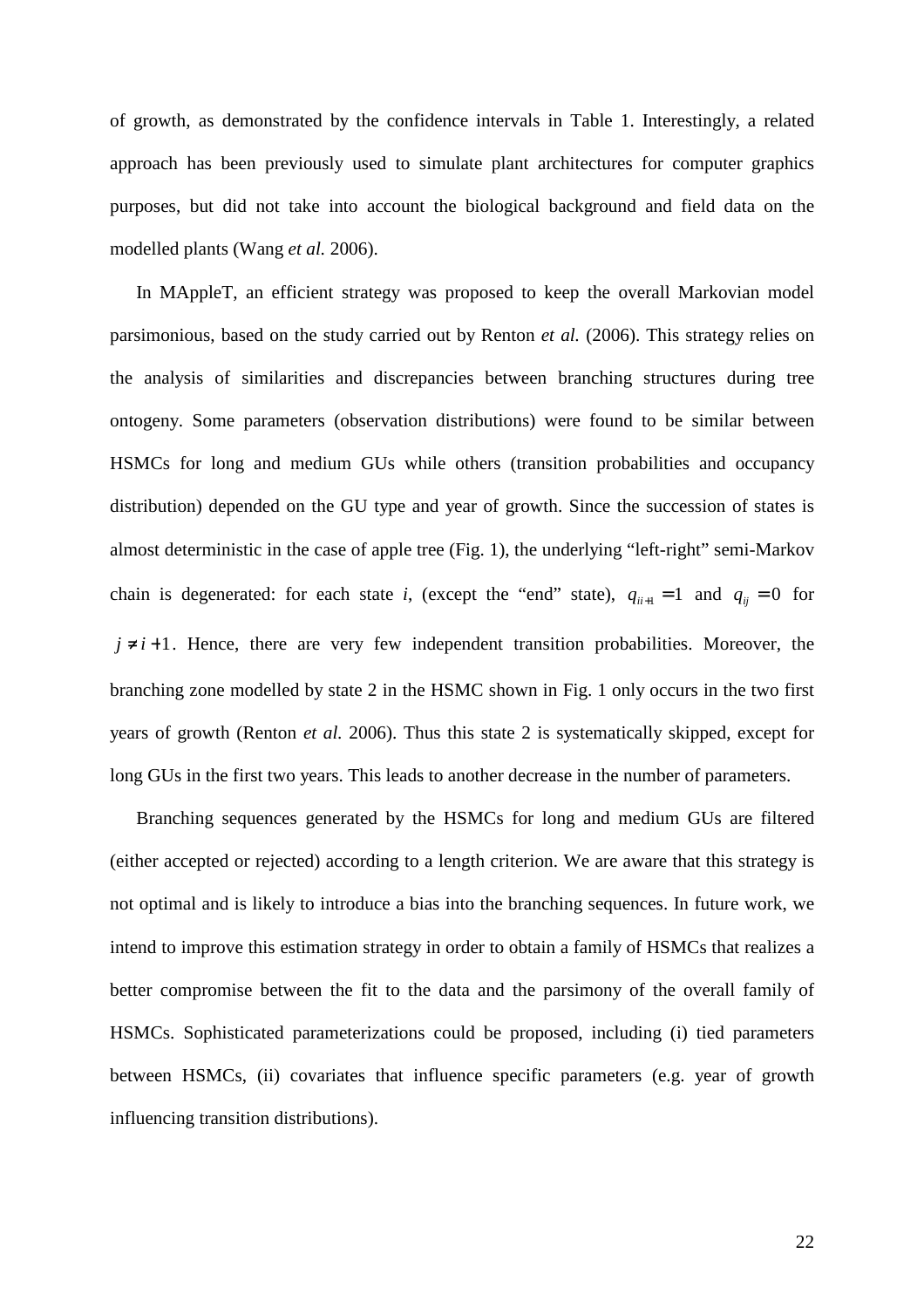The model simulates the effect of gravity on the plant form, yielding simulated tree forms that are visually similar to the observed trees. However, the effect of gravity on morphogenesis (gravimorphism) is only partly introduced. The median location of long and medium lateral GUs along the parent GU that has been interpreted as a result from bending by Renton *et al.* (2006), is taken into account in MAppleT through the HSMC models for branching. In further developments of the model, the purely stochastic description of branching should be augmented by a causal feedback between shoot bending and lateral development.

As mentioned above, the present study is closely linked to a number of field observations. In the case of tree 3D geometry, available databases allowed us to perform extensive comparisons between simulated and observed trees. These comparisons revealed some discrepancies between observations and the model outputs. For instance, branch inclination for some orders is not simulated correctly (Fig. 8). This may be related to our use of a constant value for the pipe model exponent, independent of the shoot type and branching order. One approach to improve our results may be based on a refinement of the pipe model, as proposed by Deckmyn *et al.* (2006) or on the introduction of a carbon allocation model such as that used in L-Peach (Lopez *et al.* this issue).

Although a large number of field observations was used in the present study, more precise estimated or direct measurements might be necessary for some parameters, such as those used for calculating the radial portion of the outermost cambial layer that became reaction wood, which presently come from Alméras' study on apricot tree (Alméras *et al.* 2002). Furthermore, the model is stochastic in nature which makes it necessary to use a statistical methodology for its validation. It is noticeable that a methodology to perform the model validation on objective bases is currently missing for Functional-Structural Plant Model (FSPM) validation. Despite these limitations, MAppleT is one of the fist attempt to simulate a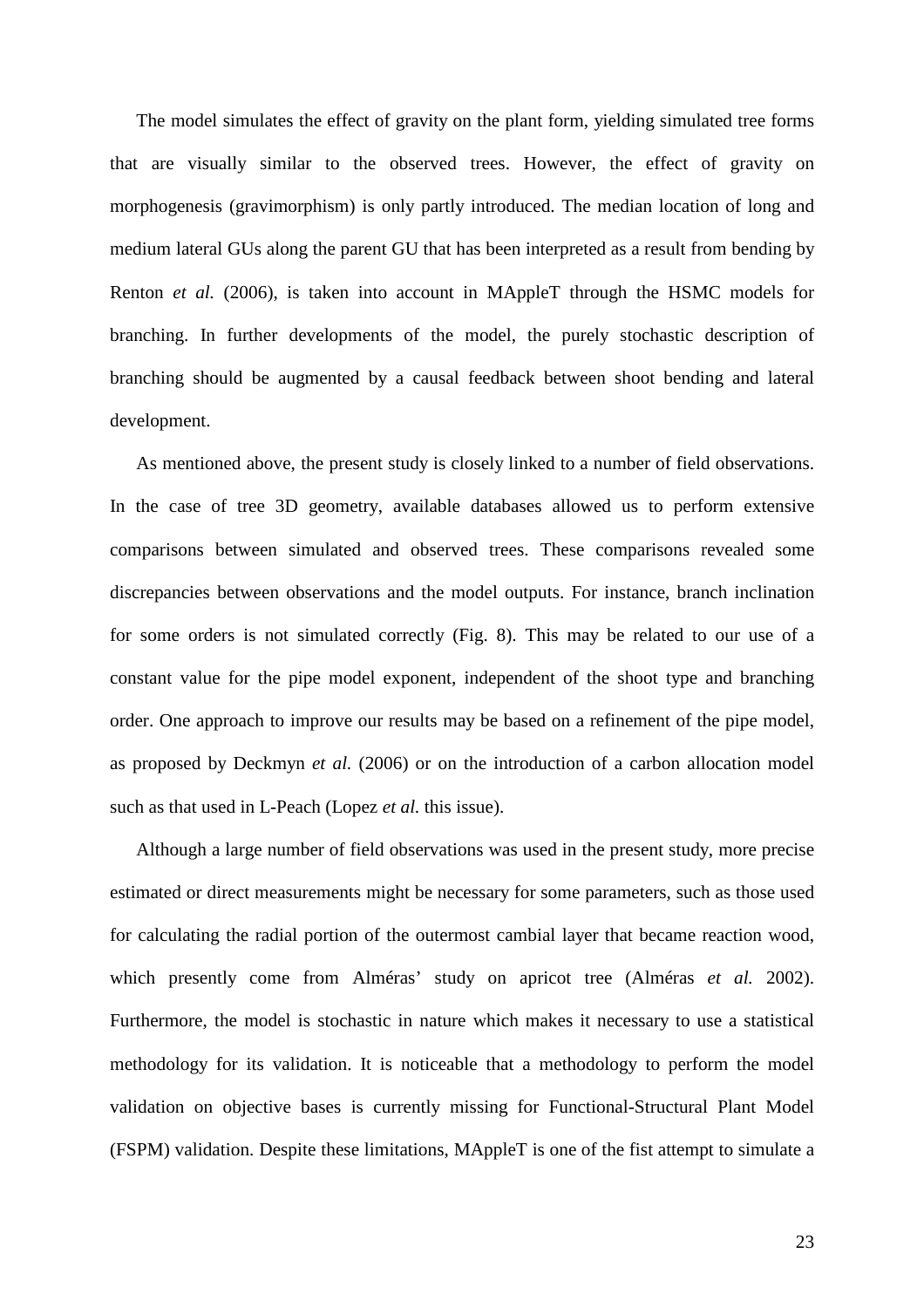fruit tree that develop over years with a global shape reacting to gravity. With L-Peach (Allen *et al.* 2005, Lopez *et al*. this issue), MAppleT contributes to the foundation of innovative tools for fruit tree simulation. Considering that tree responses to gravity, via the induced changes in tree geometry, have an impact on light interception, within-tree micro-climate, and fruit production and quality, MAppleT will allow further investigations on horticultural practices, as recently initiated by Lopez et al. (this issue). Moreover, the genetic variation of shoot morphology that has been demonstrated in the apple tree (Segura et al., 2007) could also be simulated through virtual scenario. From a methodological point of view, the proposed modelling approach, which aggregates stochastic and mechanistic models, and the proposed first validation of the model outputs, that include tree topology and global shape changes in response to gravity, are likely to found applications in other plants as well.

## **Aknowledgements**:

We thank Julia Taylor-Hell for kindly making her model of branch bending in poplar trees available. We also thank Fredéric Boudon for his assistance on the Geom module from PlantGL, Jean-Jacques Kelner and Jean-Luc Regnard for allowing us to use their observations of apple trees. This research was supported in part by the Natural Sciences and Engineering Research Council of Canada Discovery Grant RGPIN 130084-2008 to P.P. The postdoctoral positions of C. Smith and M. Renton were granted by the INRA Department of Genetics and Plant Breeding.

### **Bibliography**

Adam B, Sinoquet H and Godin C **(**1999) 3A version 1.0: Un logiciel pour l'Acquisition de l'Architecture des Arbres, intégrant la saisie simultanée de la topologie au format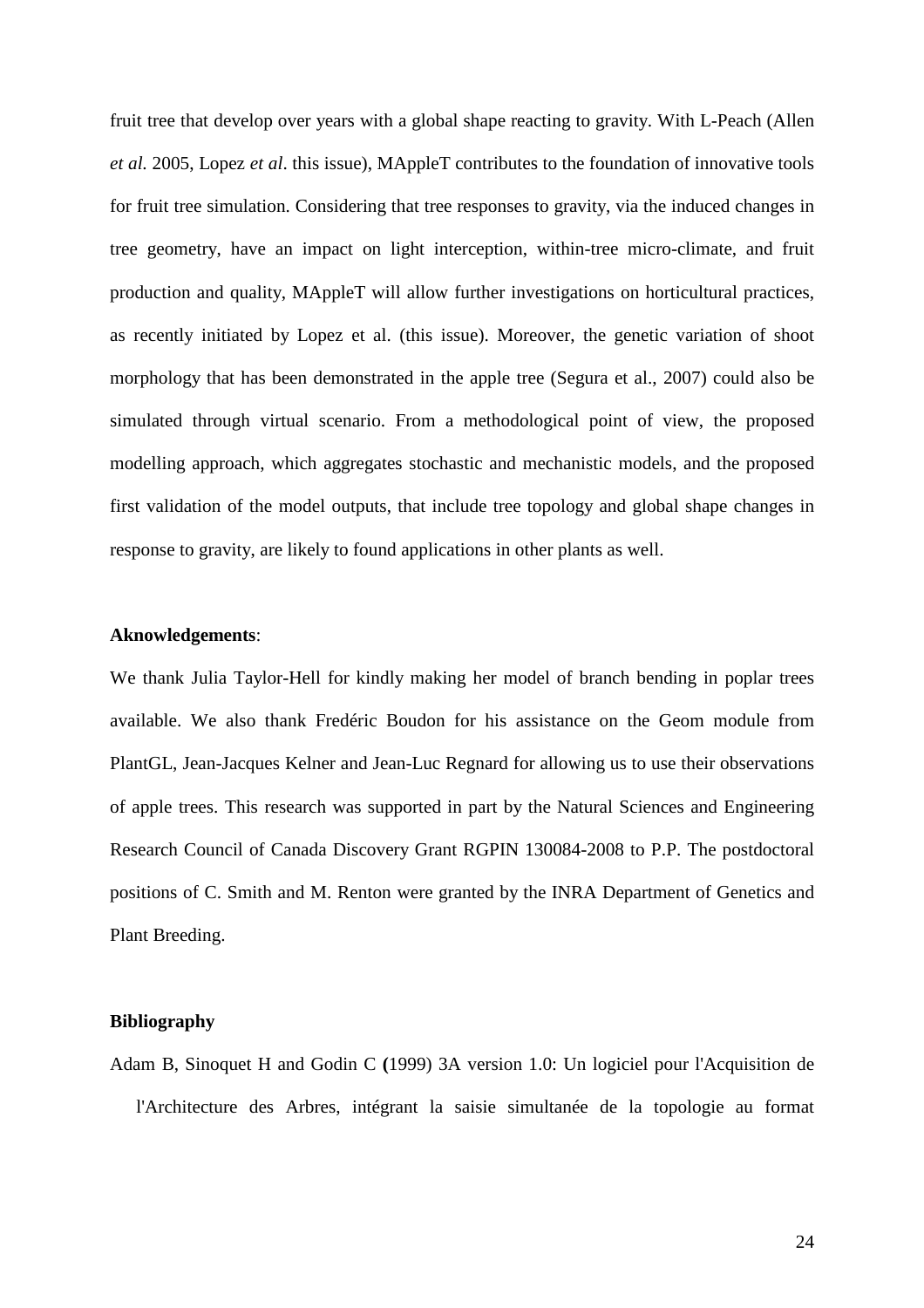AMAPmod et de la géométrie par digitalisation 3D. Guide de l'utilisateur. INRA-PIAF Clermont-Ferrand (France).

- Allen M, Prusinkiewicz P, Dejong T (2005) Using L-systems for Modeling Source-Sink Interactions, Architecture and Physiology of Growing Trees: the L-PEACH Model. *New Phytologist* **166**, 869–880.
- Alméras T (2001) Acquisition de la forme des axes ligneux d'un an chez trois variétés d'abricotier: confrontation de données expérimentales à un modèle biomécanique, PhD. Thesis, Montpellier SupAgro.
- Alméras T, Gril J, Costes E (2002) Bending of apricot-tree branches under the weight of axillary productions: confrontation of a mechanical model to experimental data. *Trees* **16**, 5-15.
- Alméras T, Costes E, Salles JC (2004) Identification of biomechanical factors involved in stem form variability between apricot tree varieties. *Annals of Botany* **93**: 455-68.
- Ancelin, P, Fourcaud T, Lac P (2004) Modelling the Biomechanical Behaviour of Growing Trees at the Forest Stand Scale. Part I: Development of an Incremental Transfer Matrix Method and Application to Simplified Tree Structures. *Annals of Forest Science* **61**, 263– 275.
- Benzing S. (1999) Patterns of vegetative and reproductive growth in apple (*Malus x domestica* Borkh.). Master thesis, Fac. de Wiesbaden / Geisenheim.
- Costes E, Lauri PÉ **(**1995) Processus de croissance en relation avec la ramification sylleptique et la floraison chez le pommier. In 'Architecture des arbres fruitiers et forestiers'. (Ed. J Bouchon) pp 41-50. (INRA Editions, Paris).
- Costes E, Guédon Y (2002) Modelling branching patterns on 1-year-old trunks of six apple cultivars. *Annals of Botany* **89**, 513-524.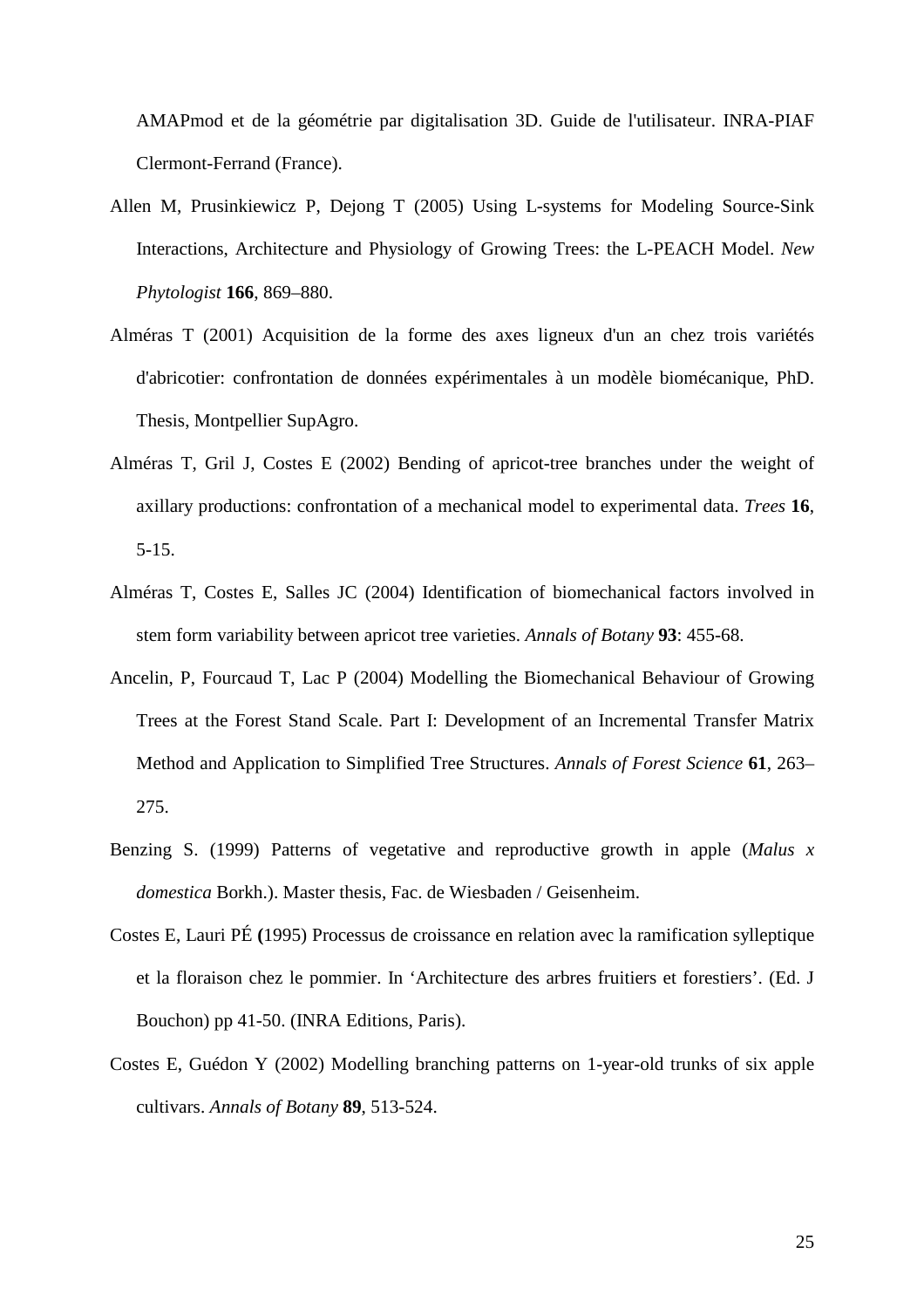- Costes E, Lauri PE, Lespinasse JM. (1995) Modélisation de la croissance et de la ramification chez quelques cultivars de Pommier. In 'Architecture des arbres fruitiers et forestiers'. (Ed. J Bouchon) pp 27-39. (INRA Editions, Paris).
- Costes E, Fournier D, Salles JC (2000) Changes in primary and secondary growth as influenced by crop load effects in 'Fantasme®' apricot trees. *The Journal of Horticultural Science & Biotechnology* **75**, 510-529.
- Costes E, Lauri PE, Régnard JL (2006) Tree Architecture and Production. *Horticultural Reviews* **32**, 1-60.
- Costes E, Sinoquet H, Kelner JJ, Godin C (2003) Exploring within-tree architectural development of two apple tree cultivars over 6 years. *Annals of Botany* **91**, 91-104.
- Crabbé J, Escobedo-Alvarez JA (1991) Activités méristématiques et cadre temporel assurant la transformation florale des bourgeons chez le Pommier (Malus x Domestica Borkh., cv. Golden Delicious). L'Arbre: Biologie et Developpement: *Naturalia Monspeliensia* Special n°, 369-79.
- Deckmyn G, Evans SP, Randle TJ (2006) Refined pipe theory for mechanistic modeling of wood development. *Tree Physiology* **26**, 703-717.
- Durand J-B, Guédon Y, Caraglio Y, Costes E (2005) Analysis of the plant architecture via tree-structured statistical models: The hidden Markov tree models. *New Phytologist* **166**, 813-825.
- Fine S, Singer Y, Tishby N (1998) The hierarchical hidden Markov model: Analysis and applications. *Machine Learning* **32**, 41-62.
- Fournier M (1989) Mécanique de l'arbre sur pied: maturation, poids propre, contraintes climatiques dans la tige standard. PhD thesis, INP de Lorraine.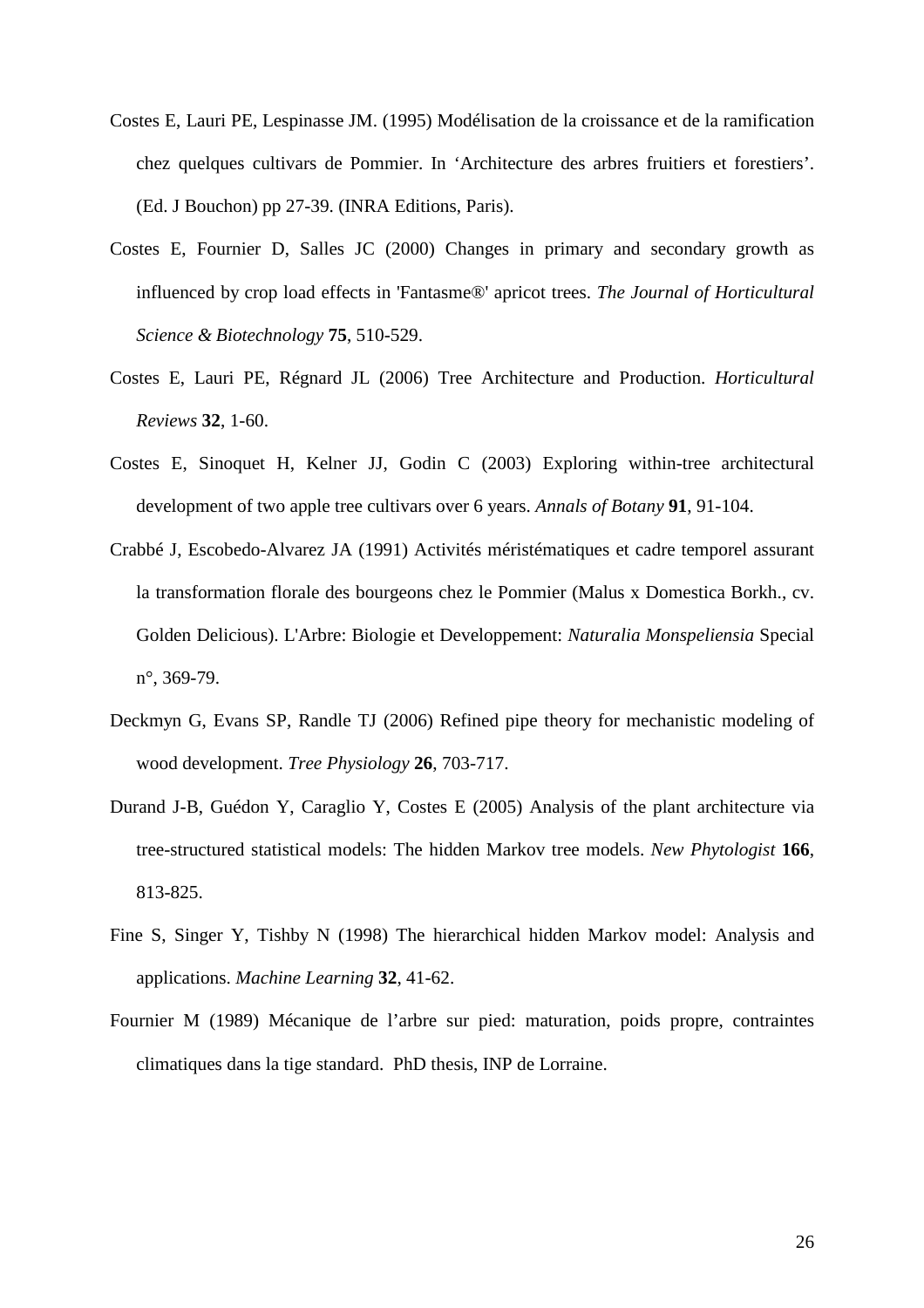- Fournier M, Chanson B, Guitard D, Thibaut B (1991a) Mechanics of standing trees: modelling a growing structure submitted to continuous and fluctuating loads. 1. Analysis of support stresses. *Annals of Forest Science* **48**, 513-525.
- Fournier M, Chanson B, Guitard D, Thibaut B (1991b). Mechanics of standing trees: modelling a growing structure submitted to continuous and fluctuating loads. 2. Tridimensional analysis of maturation stresses. *Annals of Forest Science* **48**, 527-46.
- Gautier H, Mech R, Prusinkiewicz P, Varlet-Grancher C (2000). 3D Architectural Modelling of Aerial Photomorphogenesis in White Clover (Trifolium repens L.) using L-systems. *Annals of Botany* 85, 359-370.
- Godin C (2000). Representing and encoding plant architecture: a review. *Annals of Forest Science* **57**, 413-438.
- Godin C, Caraglio Y (1998) A multiscale model of plant topological structures. *Journal of Theoretical Biology* **191**, 1-46.
- Godin C, Costes E, Sinoquet H (1999). A method for describing plant architecture which integrates topology and geometry. *Annals of Botany* **84**, 343-357.
- Goldstein H (1980) Classical mechanics. Second edition. Reading: Addison-Wesley.
- Guédon Y (2003) Estimating hidden semi-Markov chains from discrete sequences. *Journal of Computational and Graphical Statistics* **12**, 604-639.
- Guédon Y, Barthélémy D, Caraglio Y, Costes E (2001) Pattern analysis in branching and axillary flowering sequences. *Journal of Theoretical Biology* **212,** 481-520.
- Hanan J, Room P (1997) Practical aspects of virtual plant research. In 'Plants to ecosystems'. (Ed. Michalewicz MT) pp 28-45. (Collingwood: CSIRO Publishing).
- Hanan J, Hearn AB (2002) Linking physiological and architectural models of cotton. *Agricultural systems* **14**, 1-31.
- Hangarter RP (1997) Gravity, light and plant form. *Plant Cell and Environment* **20**, 796-800.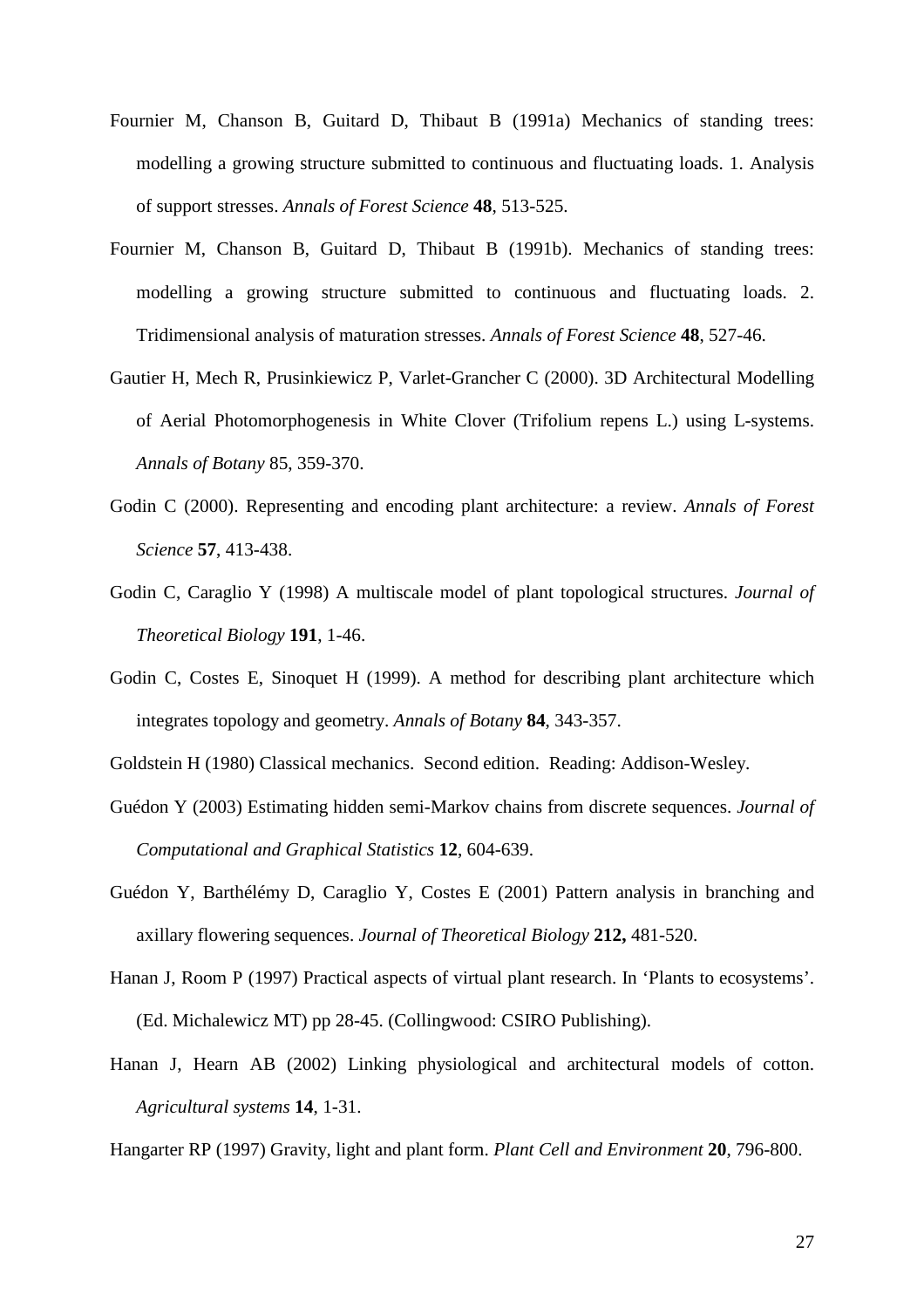- Jirasek, C., Prusinkiewicz, P. and Moulia B (2000) Integrating Biomechanics into Developmental Plant Models Expressed using L-systems. In 'Plant biomechanics 2000'. (Eds HC Spatz and T Speck) pp 615–624. (Freiburg-Badenweiler, Georg Thieme Verlag).
- Karwowski R, Prusinkiewicz P (2003) Design and implementation of the L+C modeling language. *Electronic Notes in Theoretical Computer Science* **86(2)**, 134-152.
- Kelner JJ (2000) AIP AGRAF: Pour l'élaboration de la composition et l'aptitude à l'utilisation des grains et des fruits. (INRA, Paris).
- Lakso AN, Grappadelli LC, Barnard J, Goffinet MC (1995) An expolinear model of the growth pattern of the apple fruit. *Journal of Horticultural Science* **70**, 389-394.
- Lauri PÉ (2002) From tree architecture to tree training An overview of recent concepts developed in apple in France. *Journal of the Korean Society for Horticultural Science* **43**, 782-8.
- Lauri PÉ, Térouanne E, Lespinasse JM (1997) Relationship between the early development of apple fruiting branches and the regularity of bearing - An approach to the strategies of various cultivars. *Journal of Horticultural Science* **72**, 519-30.
- Lindenmayer A (1968). Mathematical models for cellular interaction in development, Part I and II. *Journal of theoretical biology* **18**, 280-315.
- Lopez G, Favreau RR, Smith C, Costes E, Prusinkiewicz P, DeJong PM (2008) Integrating simulation of architectural development and source-sink behaviour of peach trees by incorporating Markov chains and physiological organ function sub-models into L-PEACH. This issue.
- MacDonald, N (1983) Trees and networks in biological models (Chichester: J. Wiley & Sons).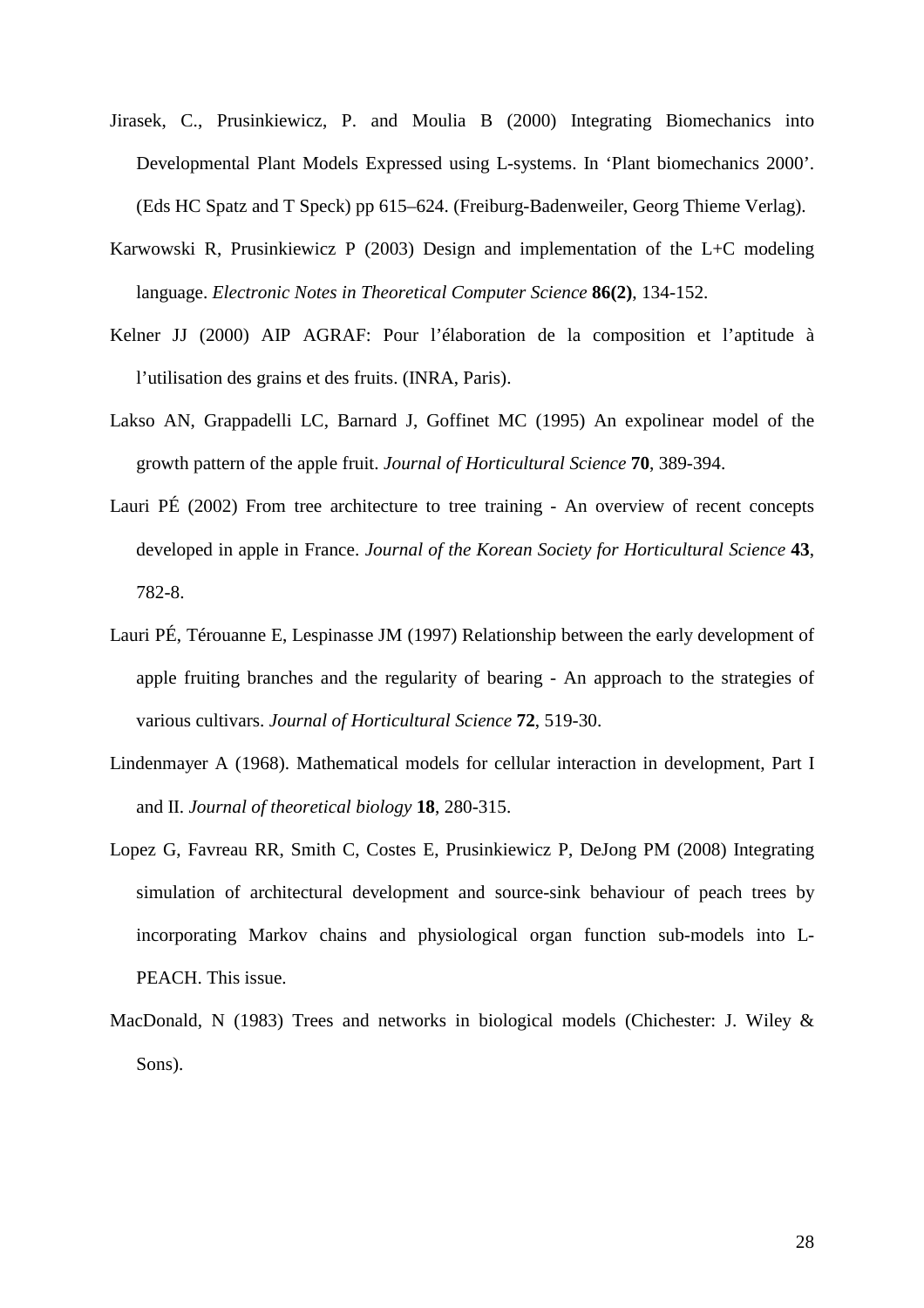- Massonnet C (2004) Variabilité architecturale et fonctionnelle du système aérien chez le pommier (*Malus x Domestica* Borkh.) : comparaison de quatre cultivars par une approche de modélisation structure-fonction. PhD Thesis, Montpellier SupAgro.
- Matsuzaki J, Masumori M, Takeshi T (2007) Phototropic bending of non-elongating and radially growing stems results from asymmetrical xylem formation. Plant Cell and Environment **30**, 646-653.
- Mech R, Prusinkiewicz P (1996) Visual models of plants interacting with their environment. Proceedings of SIGGRAPH, 397-410.
- Murray C (1927) A relationship between circumference and weight in trees and its bearing on branching angles. *The Journal of General Physiology* 10, 725-729.
- Niklas K (1992) Plant biomechanics. An engineering approach to plant form and function. (Chicago: The University of Chicago Press).
- C. Pradal, F. Boudon, C. Nouguier, J. Chopard, C. Godin 2007. PlantGL : a Python-based geometric library for 3D plant modelling at different scales. INRIA Research Report n° 6367, Nov. 2007, <http://www-sop.inria.fr/virtualplants/Publications/2007/PBNCG07/>.
- Prusinkiewicz P (1998) Modeling of spatial structure and development of plants. *Scientia Horticulturae* 74, 113-149.
- Prusinkiewicz P, Lindenmayer A (1990) The algorithmic beauty of plants (New York: Springer Verlag).
- Prusinkiewicz P, Mündermann L, Karwowski R, Lane B (2001) The use of positional information in the modeling of plants. Proceedings of SIGGRAPH 2001, pp. 289-300.
- Prusinkiewicz P, Karwowski R, Lane B (2007) The L+C plant-modelling language. In 'Functional-structural plant modeling in crop production'. (Eds. J Vos, LFM. de Visser, PC. Struick, JB Evers) pp. 27-42. (Springer: The Netherlands).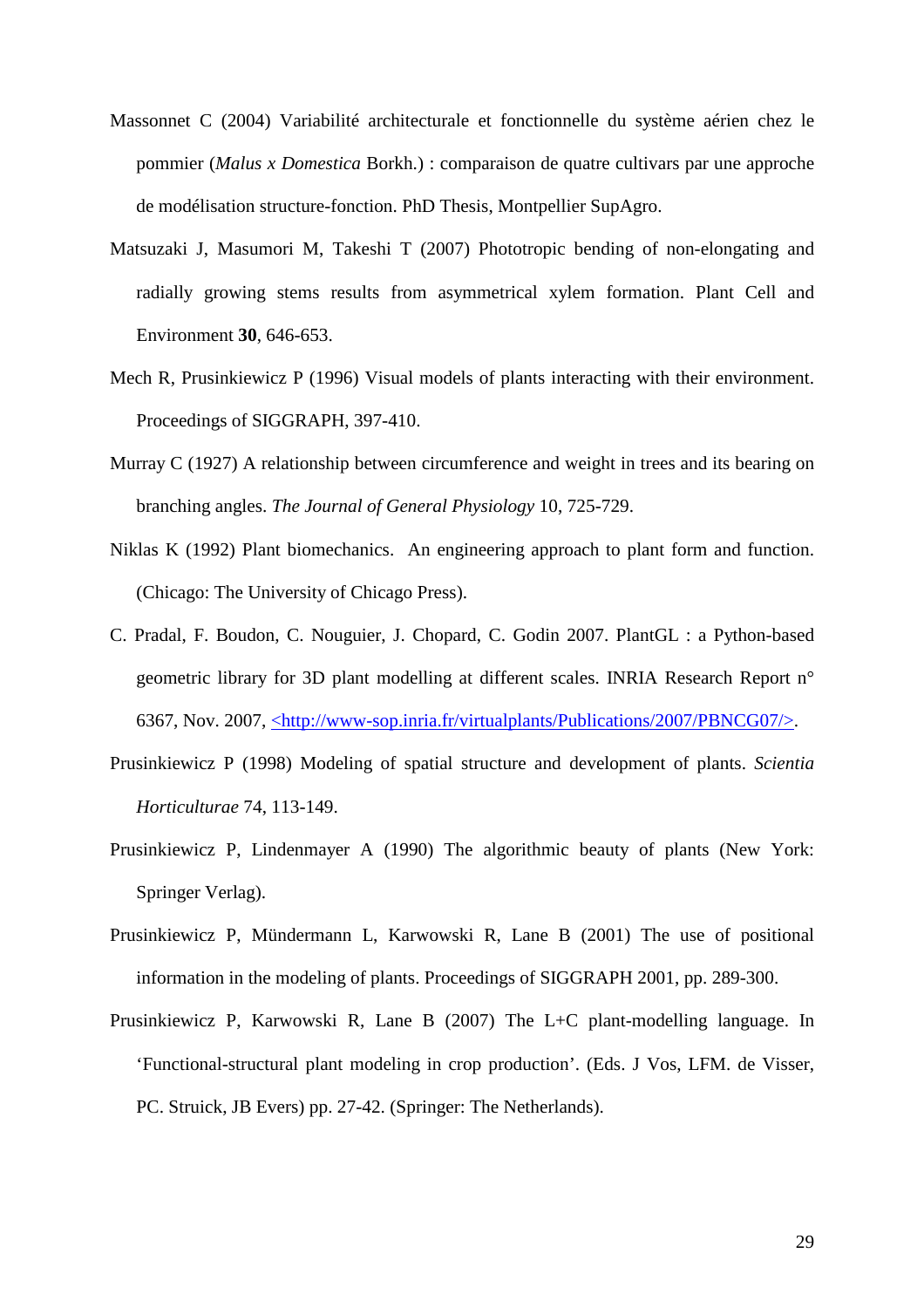- Renton M, Kaitaniemi P, Hanan J (2005a). Functional-structural plant modelling using a combination of architectural analysis, L-systems and a canonical model of function. *Ecological Modelling* **184**, 277-298.
- Renton M, Hanan J, Burrage K (2005b). Using the canonical modelling approach to simplify the simulation of function in functional-structural plant models. *New Phytologist* **166**, 845- 857.
- Renton M, Guédon Y, Godin C, Costes E (2006) Similarities and gradients in growth unit branching patterns during tree ontogeny based on a stochastic approach in 'Fuji' Apple Trees. *Journal of Experimental Botany* **57,** 3131–3143.
- Segura V, Denancé C, Durel CE, Costes E (2007) Wide range QTL analysis for complex architectural traits in a 1-year-old apple progeny. *Genome* 50: 159-171.
- Sinoquet H, Rivet P, Godin C (1997) Assessment of the three-dimensional architecture of walnut trees using digitising. *Silva Fennica* **31**, 265-73.
- Shinozaki K, Yoda K, Hozumi K, Tira T (1964) A quantitative analysis of plant form the pipe model theory. (i) basic analyses. *Japanese Journal of ecology* **14**, 97-105.
- Suzuki M, Hiura T (2000) Allometric differences between current-year shoots and large branches of deciduous broad-leaved tree species. *Tree Physiology* 20, 203-209.
- Taylor-Hell J (2005) Biomechanics in botanical trees. Master thesis, University of Calgary.
- Thornby D, Renton M, Hanan J (2003) Using computational plant science tools to investigate morphological aspects of compensatory growth. *Computational Science - Iccs 2003, Pt Iv, Proceedings*, 708-717.
- Wang R, Hua W, Dong Z, Peng Q, Bao H (2006) Synthesizing trees by plantons. *Visual Comput* 22, 238-248.
- White J (1979) The plant as a metapopulation. *Annual Review of Ecological Systems* **10**, 109- 45.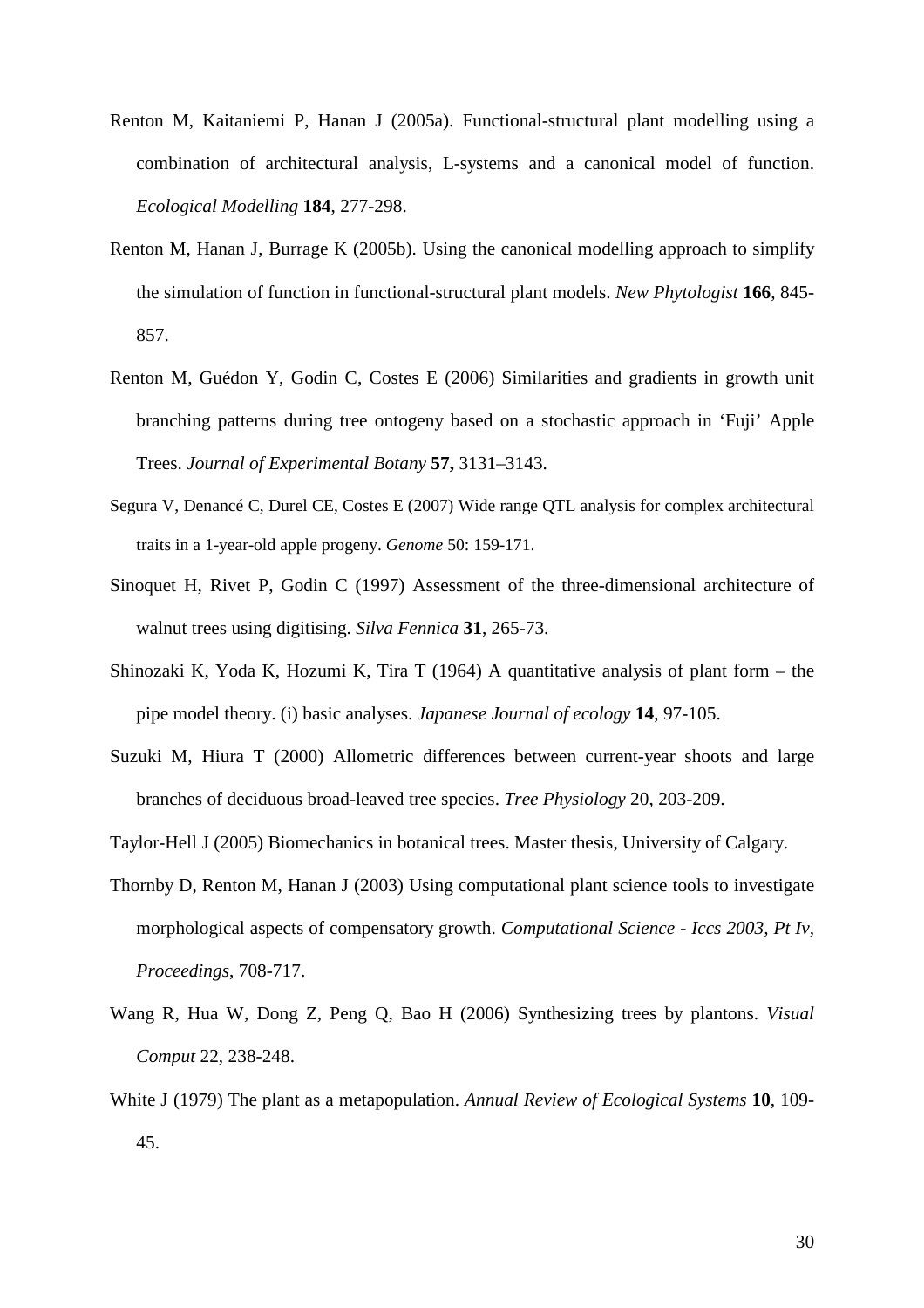Wilson BF and Archer RR (1977) Reaction wood: induction and mechanical action. *Annual Review of Plant Physiology* 28, 23-43.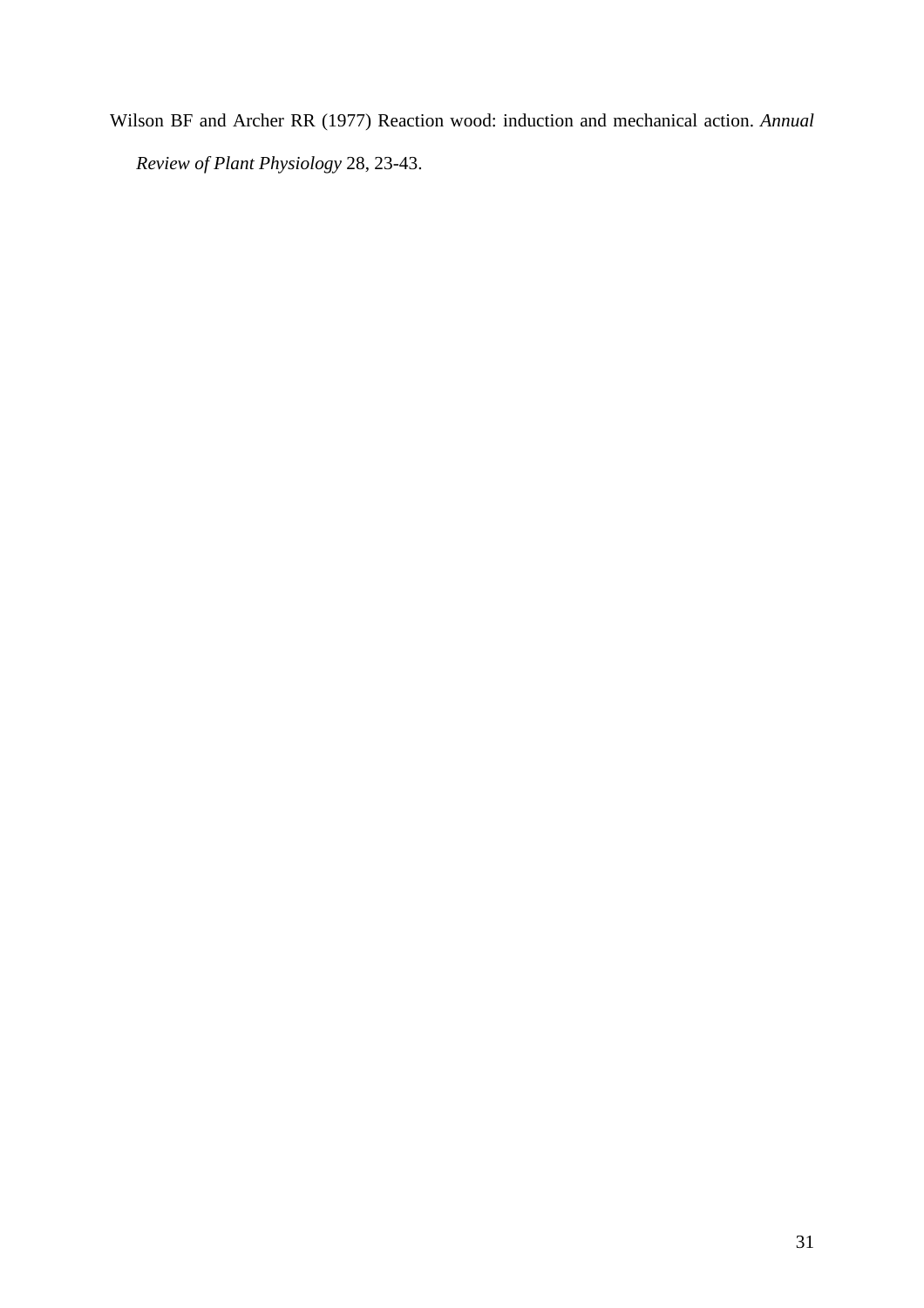Table 1. Transition probabilities between successive growth units (GUs), with associated counts and 95% confidence intervals, depending on the year of growth for two apple trees, cultivar 'Fuji'. Four types of GU were considered: long GU (L), medium GU (M), short GU (S) and floral GU (F). Successor GU after a floral GU arose from sympodial branching.

| Years, Parent- |              |              |                  |                                              | Successor                     |              |                  |
|----------------|--------------|--------------|------------------|----------------------------------------------|-------------------------------|--------------|------------------|
| Successor      | Count Parent |              | L                | M                                            | S                             | $\mathbf F$  | Death            |
| $2 - 3$        | 12           | L            | 0.5              | 0.17                                         | $\overline{0}$                | 0.33         | $\boldsymbol{0}$ |
|                |              |              | [0.22, 0.78]     | [0, 0.38]                                    |                               | [0.07, 0.6]  |                  |
|                | $\mathbf{1}$ | M            | $\theta$         | $\theta$                                     | $\theta$                      | 1            | $\boldsymbol{0}$ |
|                |              |              |                  |                                              |                               |              |                  |
|                | 9            | S            | 0.45             | $\theta$                                     | $\theta$                      | 0.44         | 0.11             |
|                |              |              | [0.12, 0.77]     |                                              |                               | [0.12, 0.77] | [0, 0.32]        |
|                | 6            | $\mathbf F$  | 0.33             | $\boldsymbol{0}$                             | 0.5                           | $\mathbf X$  | 0.17             |
|                |              |              | [0, 0.71]        |                                              | [0.1, 0.9]                    |              | [0, 0.46]        |
| Total          | 28           |              |                  |                                              |                               |              |                  |
| $3 - 4$        | 65           | L            | 0.25             | 0.18                                         | $\overline{0}$                | 0.57         | $\overline{0}$   |
|                |              |              |                  | $[0.14, 0.35]$ $[0.09, 0.28]$                |                               | [0.45, 0.69] |                  |
|                | 64           | M            | 0.02             | 0.23                                         | 0.03                          | 0.7          | 0.02             |
|                |              |              | [0, 0.05]        | [0.13, 0.34]                                 | [0, 0.07]                     | [0.59, 0.82] | [0, 0.05]        |
|                | 60           | S            | 0.07             | 0.07                                         | 0.31                          | 0.55         | $\theta$         |
|                |              |              | [0, 0.13]        | [0, 0.13]                                    | [0.2, 0.43]                   | [0.42, 0.68] |                  |
|                | 96           | $\mathbf F$  | 0.20             | 0.16                                         | 0.27                          | $\mathbf X$  | 0.37             |
|                |              |              |                  | $[0.12, 0.28]$ $[0.08, 0.23]$ $[0.18, 0.36]$ |                               |              | [0.28, 0.47]     |
| Total          | 285          |              |                  |                                              |                               |              |                  |
| $4 - 5$        | 98           | L            | 0.34             | 0.1                                          | 0.01                          | 0.51         | 0.04             |
|                |              |              |                  | $[0.24, 0.43]$ $[0.04, 0.16]$                | [0, 0.03]                     | [0.41, 0.61] | [0, 0.08]        |
|                | 139          | M            | 0.11             | 0.14                                         | 0.06                          | 0.62         | 0.07             |
|                |              |              |                  | $[0.06, 0.17]$ $[0.08, 0.19]$                | [0.02, 0.1]                   | [0.54, 0.7]  | [0.03, 0.11]     |
|                | 526          | S            | 0.01             | 0.08                                         | 0.4                           | 0.39         | 0.12             |
|                |              |              | [0, 0.02]        |                                              | $[0.06, 0.11]$ $[0.36, 0.44]$ | [0.34, 0.43] | [0.1, 0.15]      |
|                | 532          | $\mathbf{F}$ | 0.11             | 0.15                                         | 0.33                          | $\mathbf X$  | 0.41             |
|                |              |              |                  | $[0.08, 0.13]$ $[0.12, 0.18]$ $[0.3, 0.38]$  |                               |              | [0.37, 0.45]     |
| Total          | 1295         |              |                  |                                              |                               |              |                  |
| $5-6$          | 61           | L            | 0.21             | 0.08                                         | $\boldsymbol{0}$              | 0.71         | $\boldsymbol{0}$ |
|                |              |              |                  | $[0.11, 0.32]$ $[0.01, 0.15]$                |                               | [0.59, 0.82] |                  |
|                | 324          | M            | 0.02             | 0.04                                         | 0.02                          | 0.85         | 0.07             |
|                |              |              |                  | $[0.01, 0.04]$ $[0.02, 0.07]$                | [0, 0.03]                     | [0.81, 0.89] | [0.04, 0.1]      |
|                | 1234         | S            | $\boldsymbol{0}$ | 0.02                                         | 0.15                          | 0.58         | 0.25             |
|                |              |              |                  |                                              | $[0.01, 0.03]$ $[0.13, 0.17]$ | [0.55, 0.61] | [0.22, 0.27]     |
|                | 615          | $\mathbf{F}$ | $\mathbf{0}$     | 0.27                                         | 0.39                          | $\mathbf X$  | 0.34             |
|                |              |              |                  | $[0.24, 0.31]$ $[0.35, 0.42]$                |                               |              | [0.3, 0.38]      |
| Total          | 2234         |              |                  |                                              |                               |              |                  |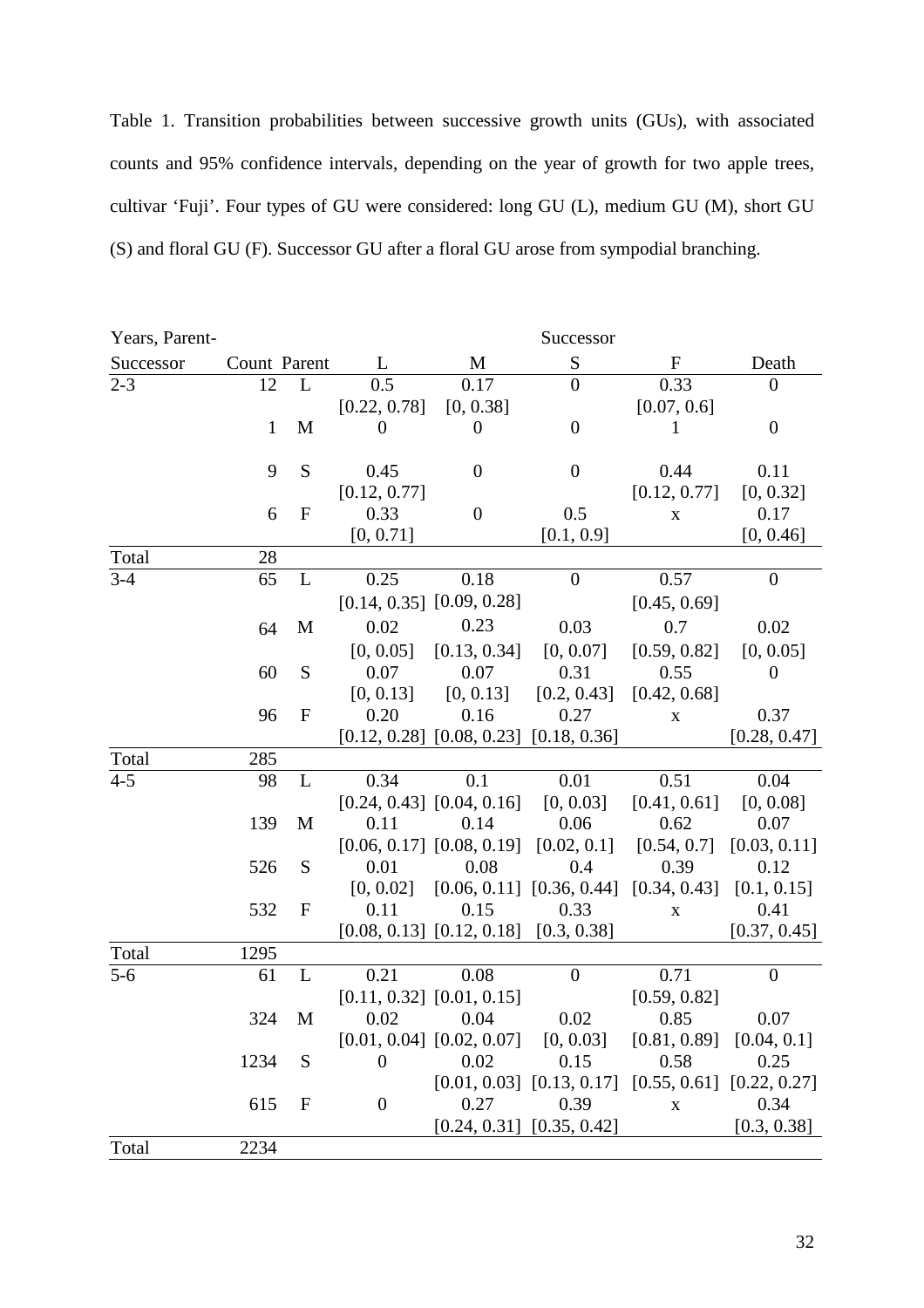Table 2. List of parameters used in MAppleT, with those used in the sensitivity analysis indicated in italics. Default values are indicated for each parameter. The range of variation and the number of steps tested in the sensitivity analysis is indicated only for the parameters used. This table does not include Markovian model parameters.

|                        | Name                              | <b>Symbol</b>  | Default value   Min-Max     |                | <b>Nb</b><br>steps |
|------------------------|-----------------------------------|----------------|-----------------------------|----------------|--------------------|
| Vegetative development |                                   |                |                             |                |                    |
| Shoot                  | Plastochrone                      |                | 3d                          |                |                    |
|                        | Internode elongation              |                | 10 <sub>d</sub>             | $\overline{a}$ |                    |
|                        | Internode length                  |                | $0.5 - 3.0$ cm              | $\overline{a}$ |                    |
|                        | Spur death probability            |                | 0.3                         |                |                    |
| Leaf                   | Min final area                    |                | $\frac{10 \text{ cm}^2}{2}$ |                |                    |
|                        | Max final area                    |                | $30 \text{ cm}^2$           | $\overline{a}$ | $\overline{a}$     |
|                        | Development. duration             |                | 12d                         |                |                    |
|                        | Mass per area                     |                | 220 g/m <sup>2</sup>        | $\overline{a}$ |                    |
| Floral development     |                                   |                |                             |                |                    |
| Flower                 | Duration                          |                | 10 <sub>d</sub>             |                |                    |
| Fruit                  | Maximum absolute<br>growth rate   | Cm             | 1.8 g/d                     | $1.0 - 2.0$    | $\overline{5}$     |
|                        | Maximum relative<br>growth rate   |                | $0.167$ g/g d <sup>-1</sup> | $\overline{a}$ |                    |
|                        | Probability of fruit set          | $Fr_p$         | 0.3                         | $0.1 - 0.3$    | $\overline{2}$     |
|                        | Lost time                         |                | 28d                         |                |                    |
|                        | Max age                           |                | 147 d                       |                |                    |
| Diameter growth        |                                   |                |                             |                |                    |
|                        | Pipe model exponent               | $\overline{P}$ | 2.49                        | $2.0 - 3.0$    | $\overline{4}$     |
|                        | Radius of leaf petiole            | $r_l$          | 0.6                         | $0.5 - 1.5$    | $\mathfrak{Z}$     |
|                        | Min. radius of apical<br>meristem | $R_{a, min}$   | 0.75                        |                |                    |
|                        | Max radius of apical<br>meristem  | $R_{a, max}$   | 6.0                         | $\overline{a}$ | $\overline{a}$     |
| Geometry               |                                   |                |                             |                |                    |
|                        | Branching angle                   |                | $-45$ (deg.)                | $\overline{a}$ |                    |
|                        | Phyllotactic angle                |                | $-144$ (deg.)               |                |                    |
|                        | Tropism                           | $\vec{T}$      | (0, 0.1, 0) N               | $0.1 - 1.0$    | 5                  |
|                        | Young modulus                     | $\overline{E}$ | 1.1 GPa                     | $1.0 - 7.0$    | 6                  |
|                        | Coef. reaction wood               | $\alpha$       | 0.1                         | $0.01 - 2.0$   | $\overline{5}$     |
|                        | Reaction wood rate                |                | 0.5                         |                |                    |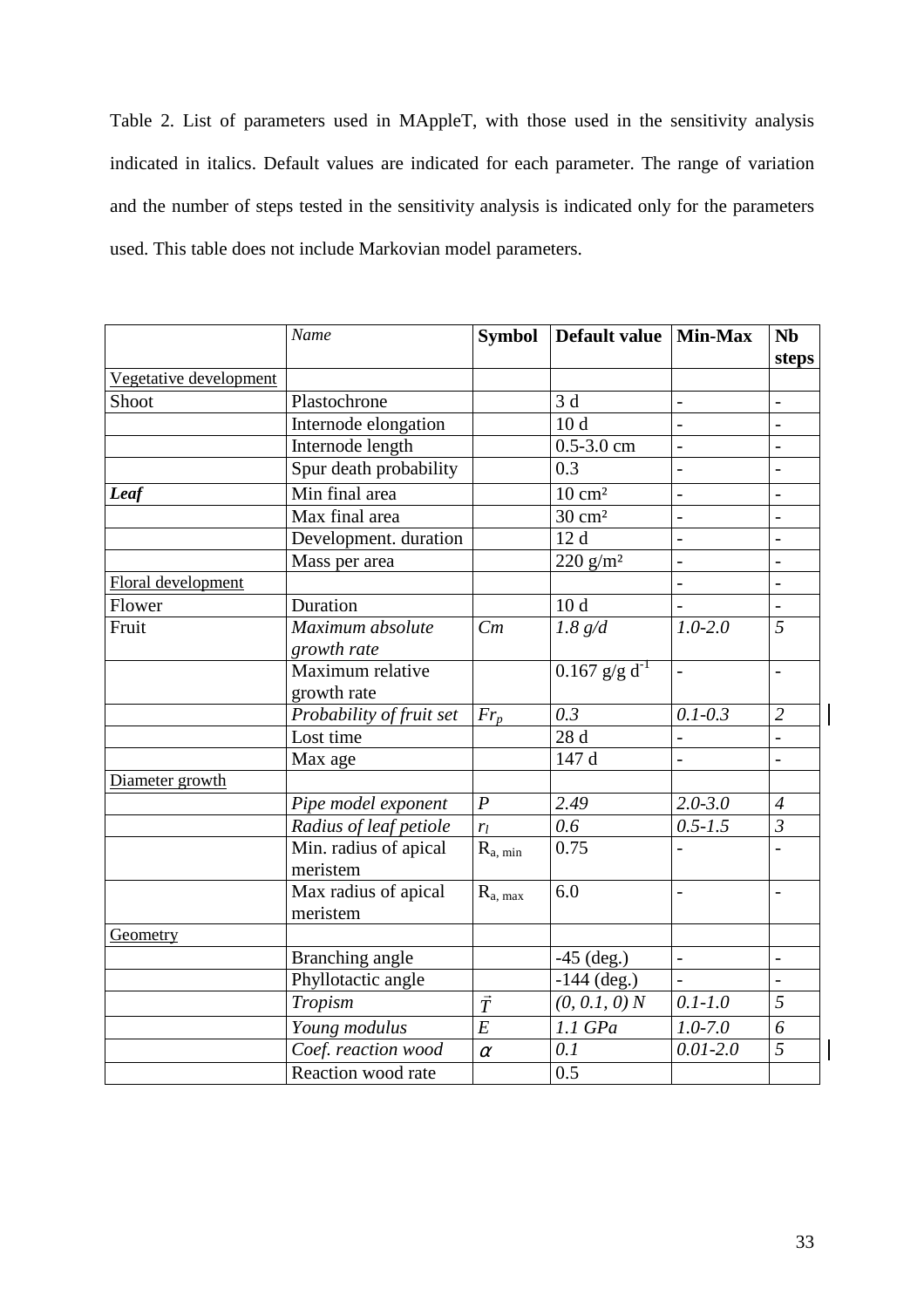## Figure Captions

Fig 1. Hierarchical stochastic model representing tree topology. Successions and branching between entities are represented by  $\leq$  and  $\pm$  respectively. At the growth unit (GU) scale, the succession of GUs along an axis is modelled by a 4-state Markov chain. The four "macrostates" are long  $(L)$ , medium  $(M)$ , short  $(S)$  and flowering  $(F)$  GU. The long and medium macro-states activate HSMCs with between-scale transitions (doted arrows). The figure shows only the activation from a long GU macro-state. HSMCs model the GU branching structure at the metamer scale, as a succession of zones with specific composition of axillary GUs (for instance a mixture of long, medium and short axillary GUs is observed in state 2). The HSMC ends with an artificial final state which gives control back to the pending macro-state. Likewise, for each axillary position, between-scale transitions give the control back to the macro-state model corresponding to the type of axillary GU generated by the HSMC (the figure illustrates only these transitions from HSMC state 2).

Fig 2. Relationship between GU type and limits used in MAppleT to partition the sequence lengths (i.e. number of internodes per GU) into classes. Based on the distributions of number of internodes for medium and long GU (Fig. 1b,c), the limit between medium and long GU was fixed at 15 internodes (indicated with an arrow). Based on the distributions of number of internodes per year for long GU (Fig. 1c), the maximum possible length decreased with the year of growth.

Fig 3. Calendar of simulated events over a year in MAppleT. In this calendar, new metamers develop with a plastochrone of 3 days and each organ (i.e. leaves, internodes, flowers, and fruits) has its own chronology for development.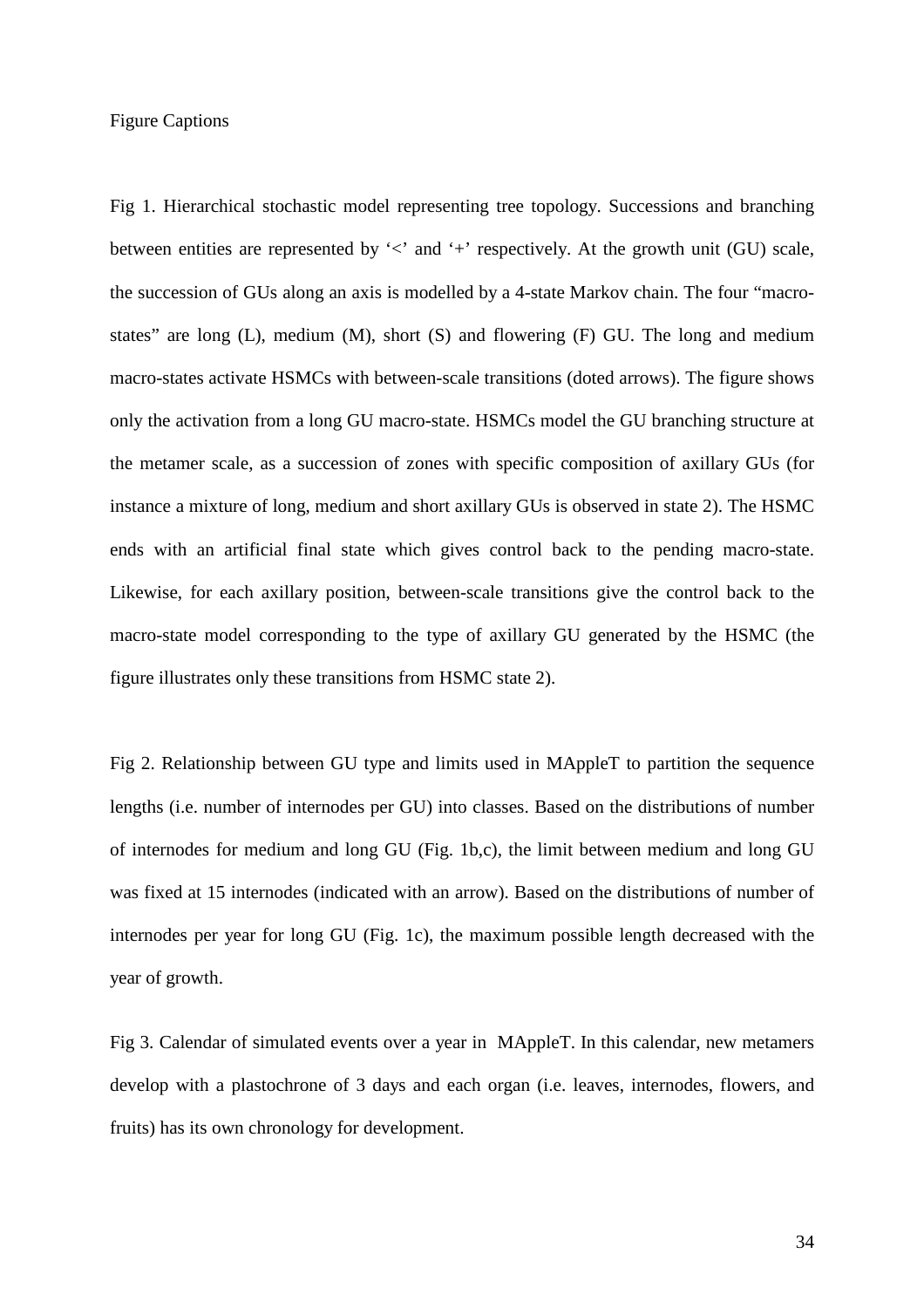Fig 4. Increase in the mean base diameter (left axis and continuous line) and length (right axis and doted line) of one-year-old GU over a growing season, in apple tree cultivar 'Golden delicious' (data from Benzing, 1999). The arrow indicates the primary growth cessation.

Fig 5. Calculation of the torque due to gravity ( $g$ ) acting on an internode. (a) Torque acting on the proximal end of an internode  $i$  with length  $l_i$  and loaded with a mass  $m_i$  at its distal end. (b) Recursive generalization of the previous formula where  $M_i$  is the cumulative mass of nodes located on the distal part of the shoot after internode *i* and  $\vec{\tau}_i^s$  $\rightarrow$ is the torque acting on node i; (c) Generalization of the torque calculation at a branching node.

Fig 6. (a) Presence of reaction wood in the cross-section of a two-year old apricot tree shoot, as revealed after Astra-Safranine staining and (b) schematic representation of a stem crosssection of initial diameter, r, subjected to a diameter increase,  $\Delta r = r'$ -r, with a sector of tension wood in its upper part characterized by its angular extension, γ (from Alméras *et al.*  2004).

Fig. 7. Examples of different apple trees simulated with MAppleT. Differences between these trees reflect the stochastic nature of the topological component of the model

Fig 8. Year to year changes of a typical 'Fuji' apple tree simulated using default values of model parameters. The tree is visualised each year from the second to fifth year of growth, just before harvest time.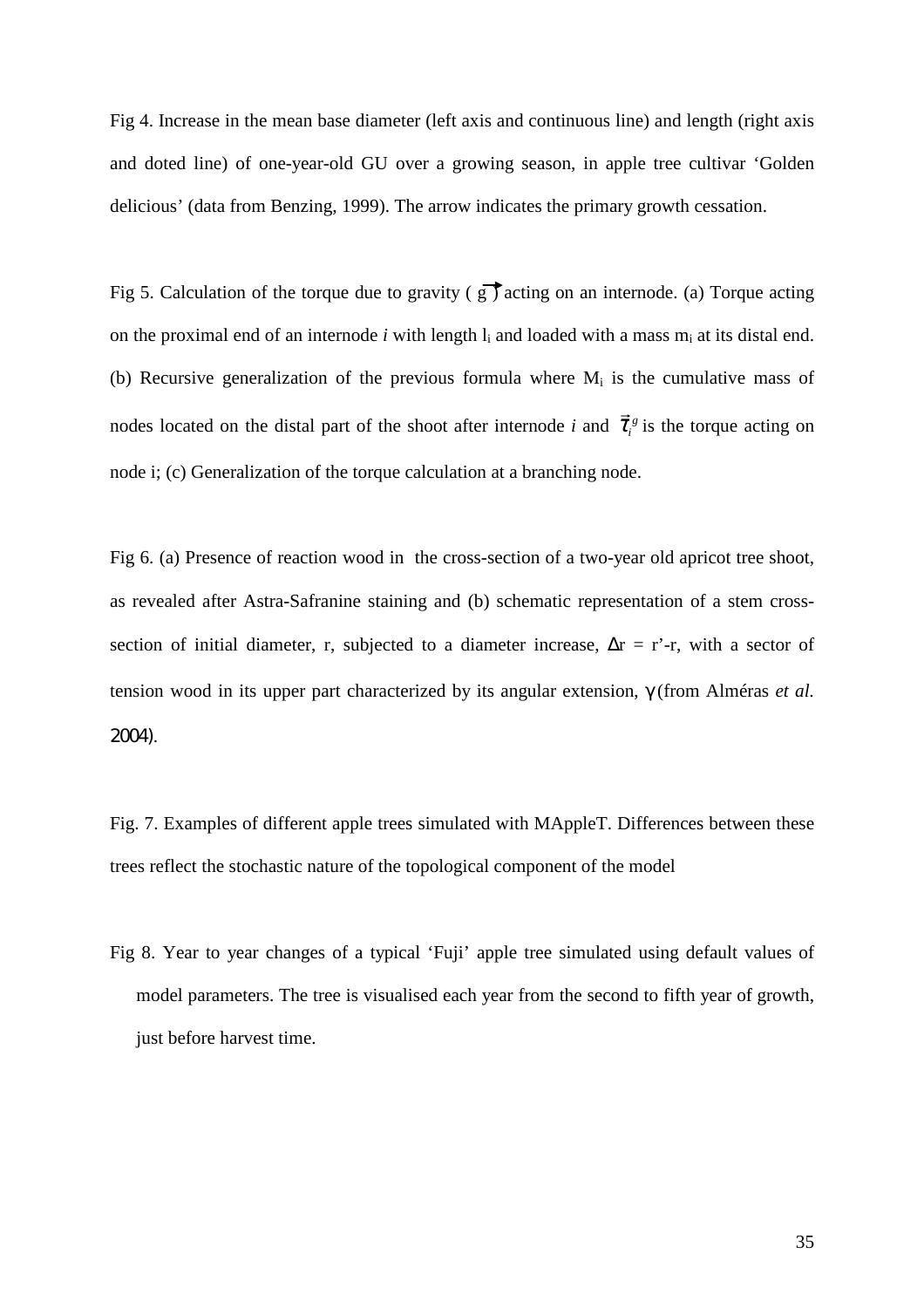Fig 9. Comparison of number of GUs per type between simulated and observed Fuji apple trees. GUs in lateral (lat) and terminal (term) positions were distinguished.

Fig 10. Examples of geometrical descriptors of apple tree branches (axes that were more than 20cm) with respect to their branching order. Branch basal diameter (on the left) and branch inclination (on the right) were extracted from MTG of apple trees simulated with different values of the pipe model exponent (*P*) and compared with the equivalent mean values extracted from MTG of two digitized fuji trees (observed).

Fig. 11. Percentage of variation induced on branch cord inclination by the independent variation of seven parameters. For each parameter 3 to 7 steps were explored, the other parameters being fixed to their default value (see Table2).

Fig 12. Envelopes calculated on fruiting branches and top part of the trunk of a tree simulated with three different values of the pipe exponent  $P(P = 2, 2, 5, 5)$  and 3 from the left to the right respectively)and compared with a digitized Fuji tree (Last tree on the right) .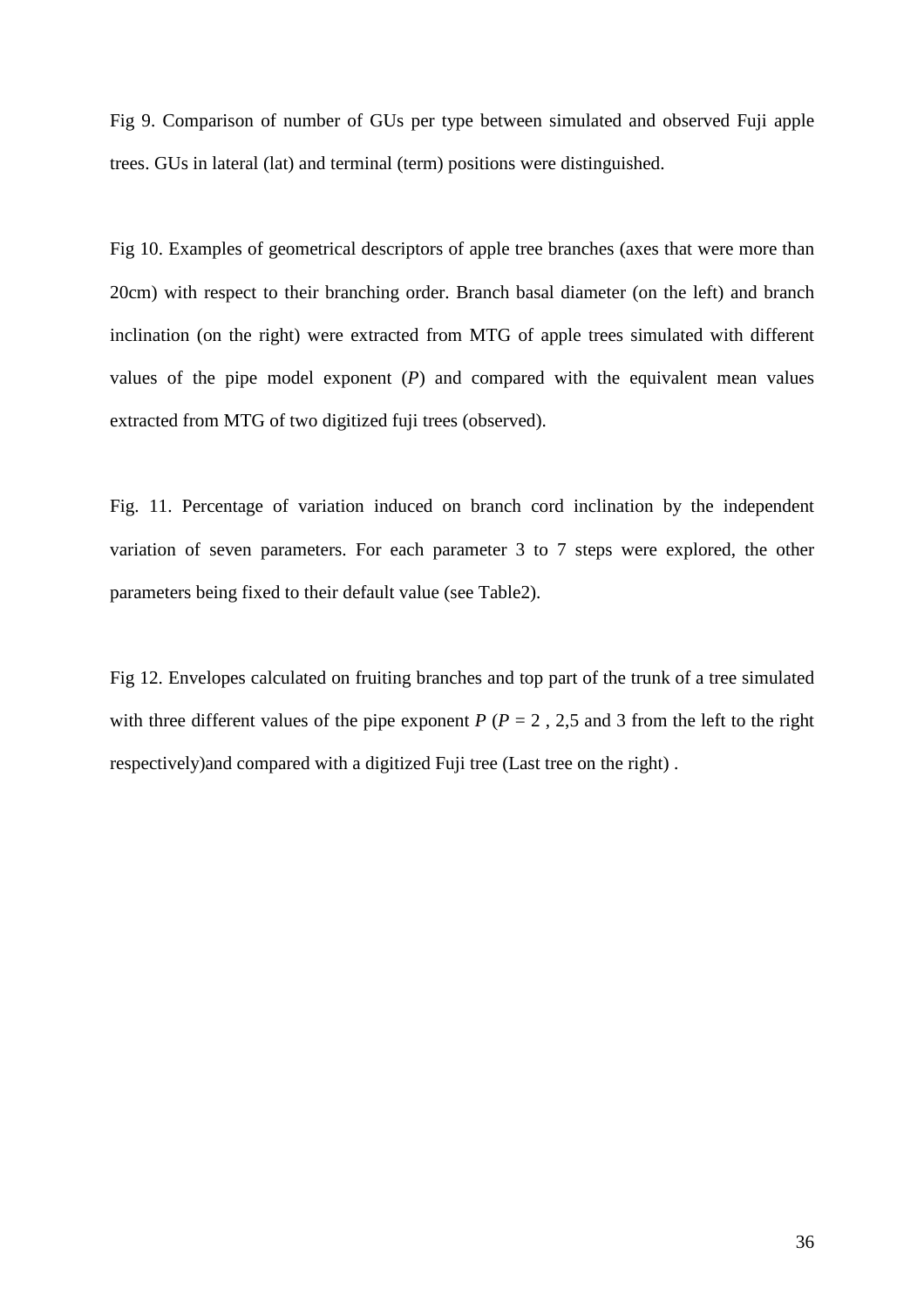

Metamer scale: Hidden semi Markov chain



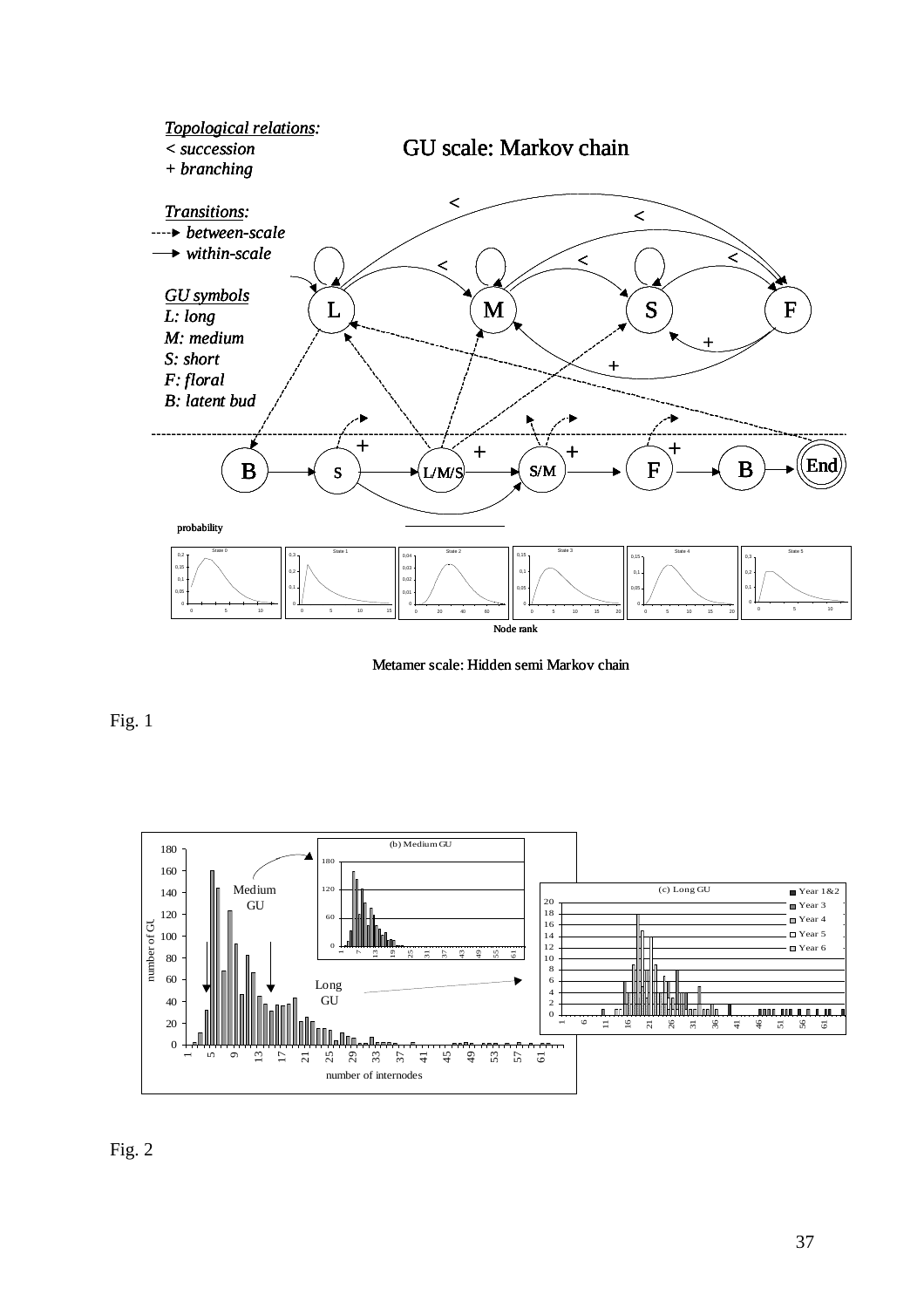



Fig. 4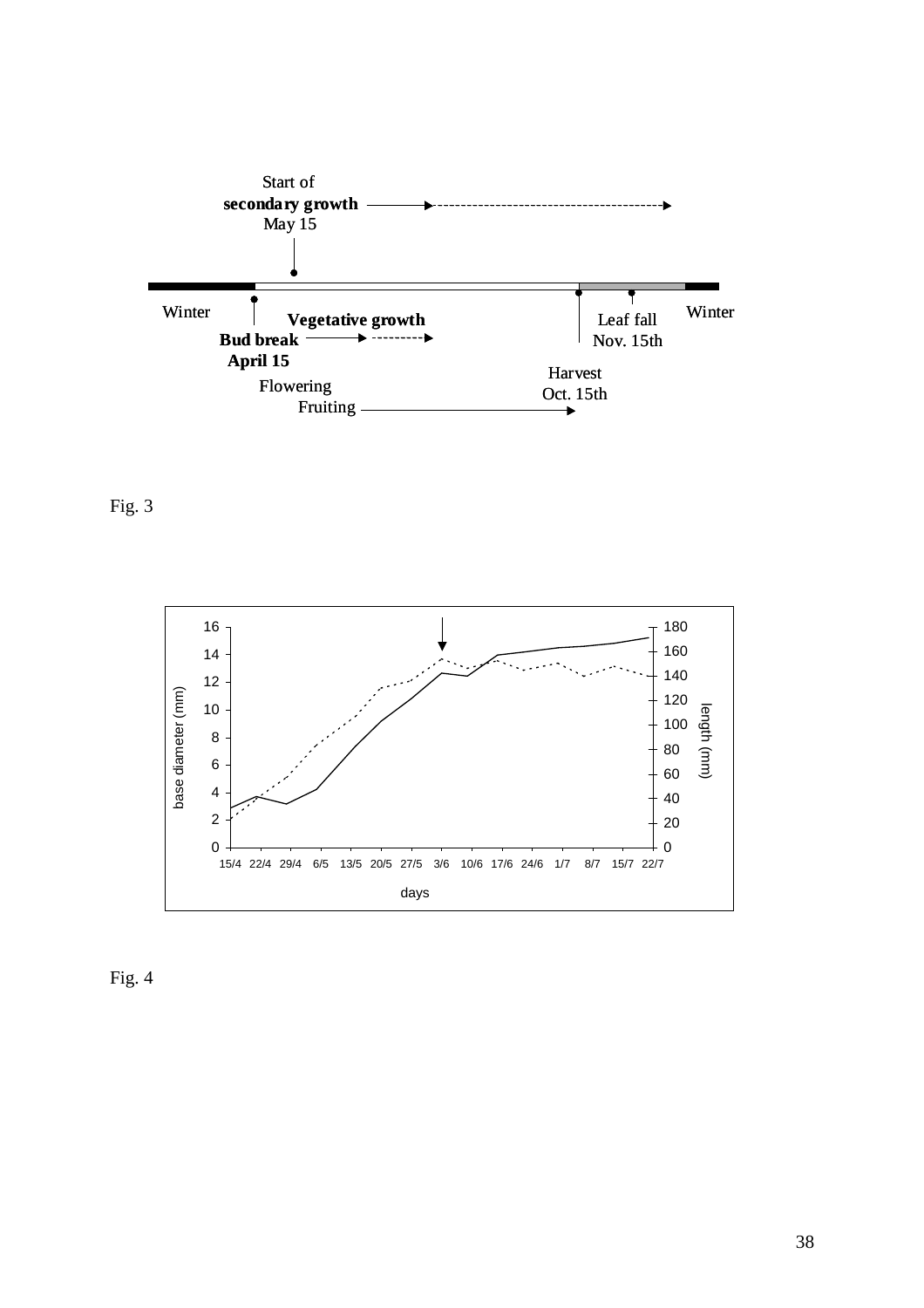





 $\vec{\tau}_{i-l}^g = l_i \vec{H}_i \times M_i \vec{g} + \vec{\tau}_i^g$  $\vec{\tau}_{i-l}^g = l_i H_i \times M_i \vec{g} + \vec{\tau}_i$ 



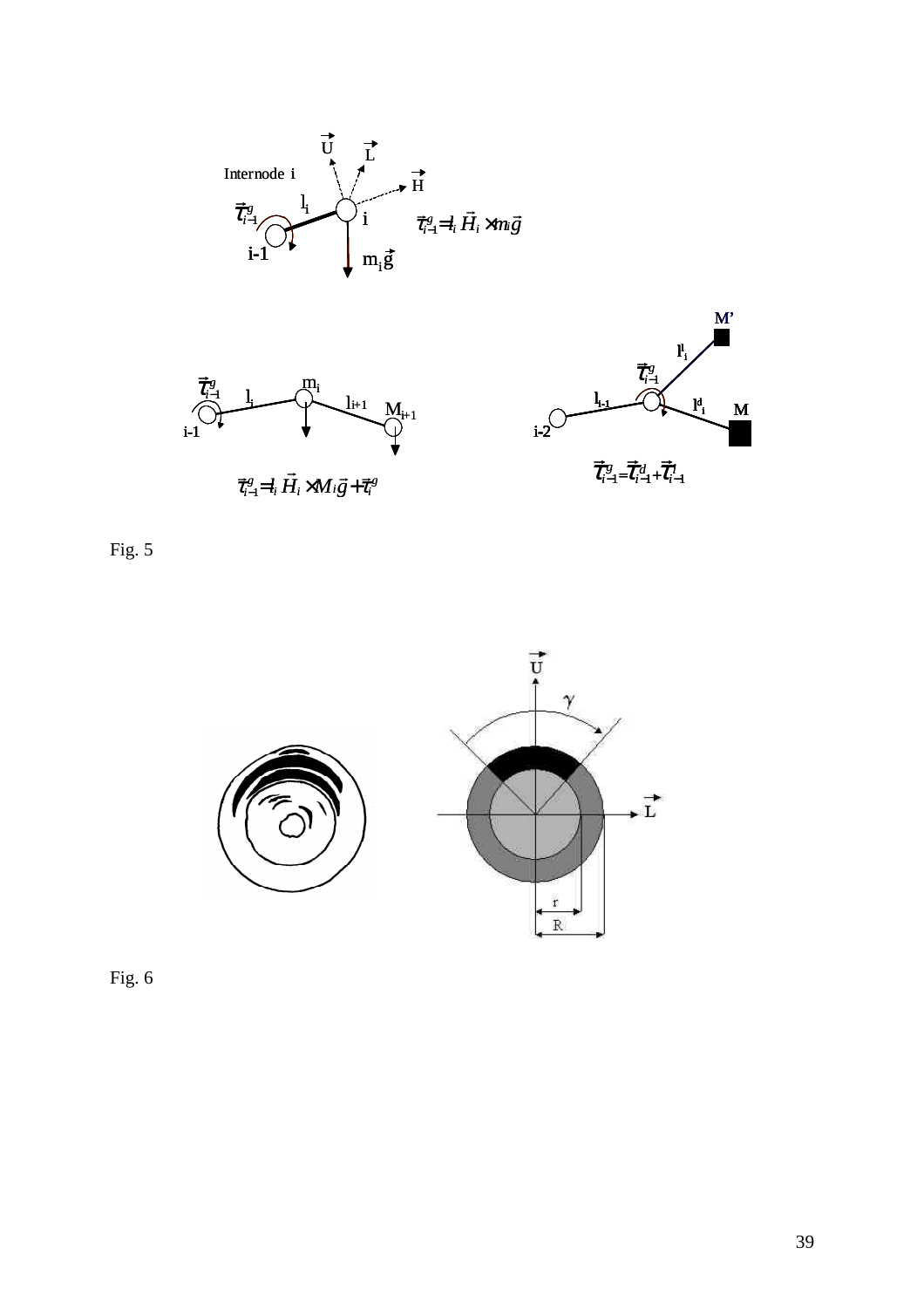

Fig. 7

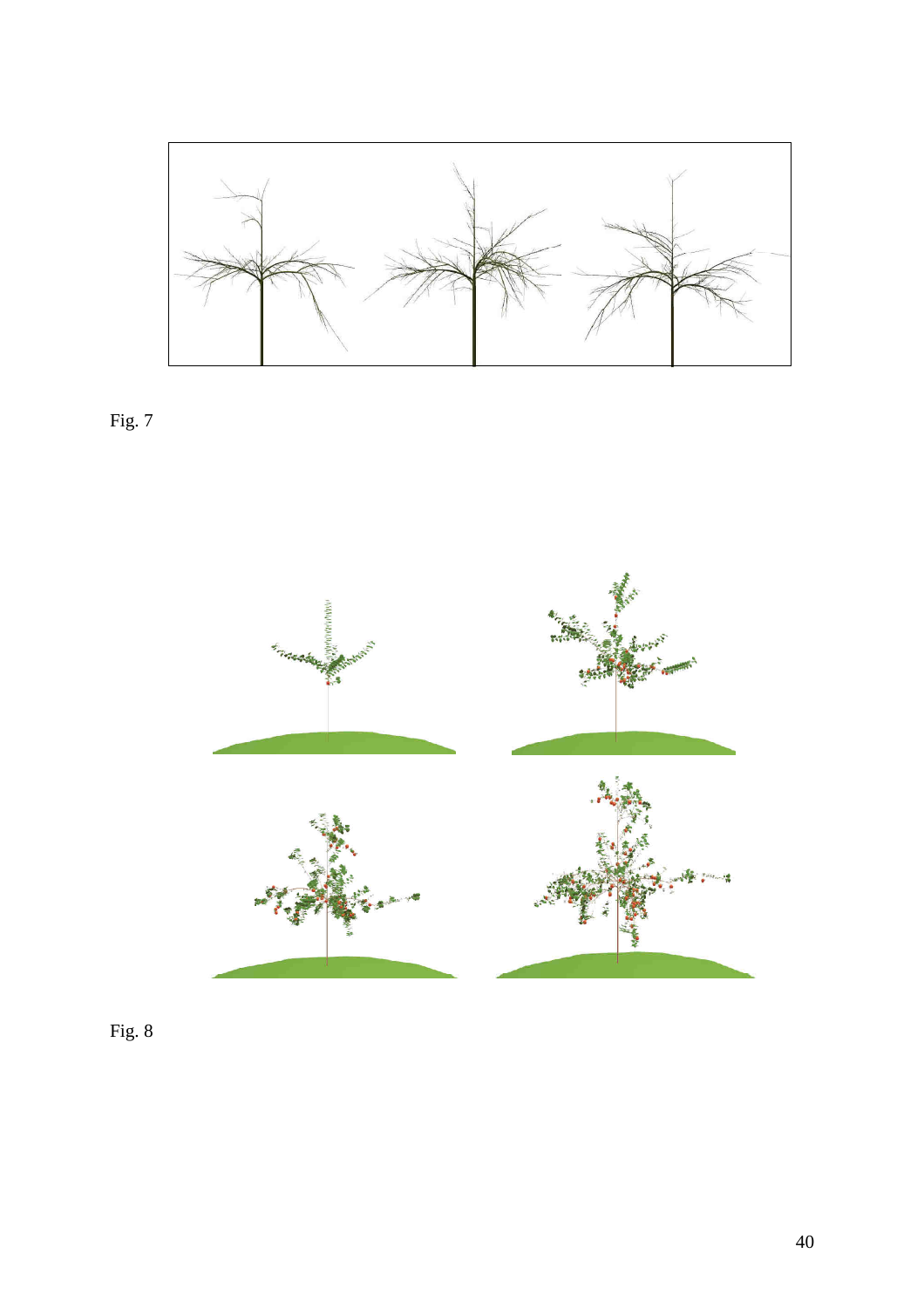

Fig. 9